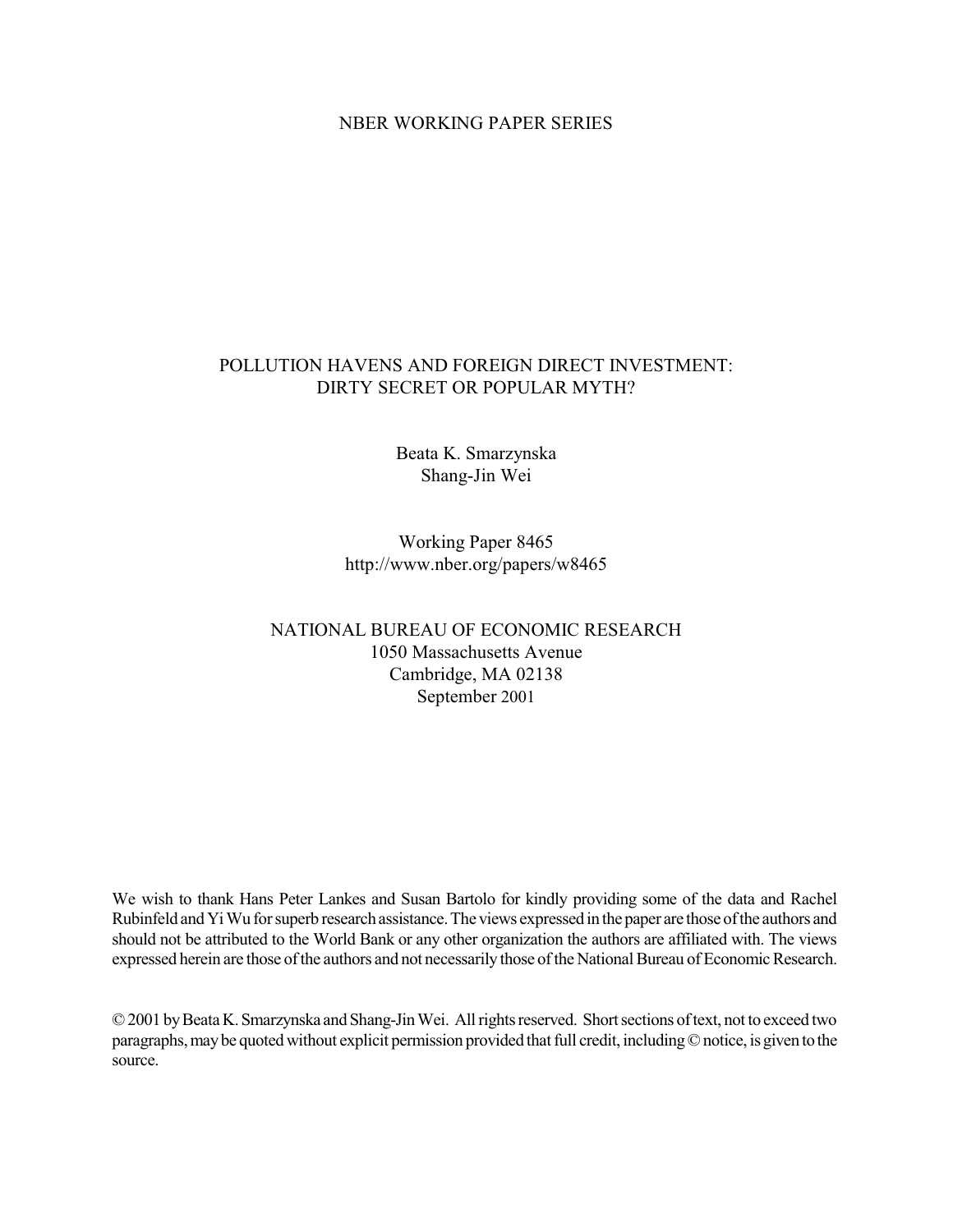Pollution Havens and Foreign Direct Investment: Dirty Secret or Popular Myth? Beata K. Smarzynska and Shang-Jin Wei NBER Working Paper No. 8465 September 2001 JEL No. F<sub>2</sub>

#### **ABSTRACT**

The "pollution haven" hypothesis refers to the possibility that multinational firms, particularly those engaged in highly polluting activities, relocate to countries with weaker environmental standards. Despite the plausibility and popularity of this hypothesis, the existing literature has found little evidence to support it. This paper identifies four areas of difficulties that may have impeded the researcher's ability to uncover this "dirty secret." This includes the possibility that some features of FDI host countries, such as bureaucratic corruption, may deter inward FDI, but are positively correlated with laxity of environmental standard. Omitting this information in statistical analyses may give rise to misleading results. Another potential problem is that country- or industry-level data, typically used in the literature, may have masked the effect at the firm level. In addition, environmental standard of the host countries and pollution intensity of the multinational firms are not easy to measure. This study addresses these problems present in the earlier literature by taking explicitly into account corruption level in host countries and using a firm-level data set on investment projects in 24 transition economies. With these improvements, we find some support for the "pollution haven" hypothesis, but the overall evidence is relatively weak and does not survive numerous robustness checks.

Beata K. Smarzynska The World Bank Development Economics Research Group 1818 H St., NW **MSN MC3-303** Washington, DC 20433 Tel: 202-458-8485 Email: bsmarzynska@worldbank.org

Shang-Jin Wei The Brookings Institution Room 731 1775 Massachusetts Avenue Washington, DC 20036 and Harvard University Center for **International Development** and NBER Tel: 202-797-6023 Email: Swei@brook.edu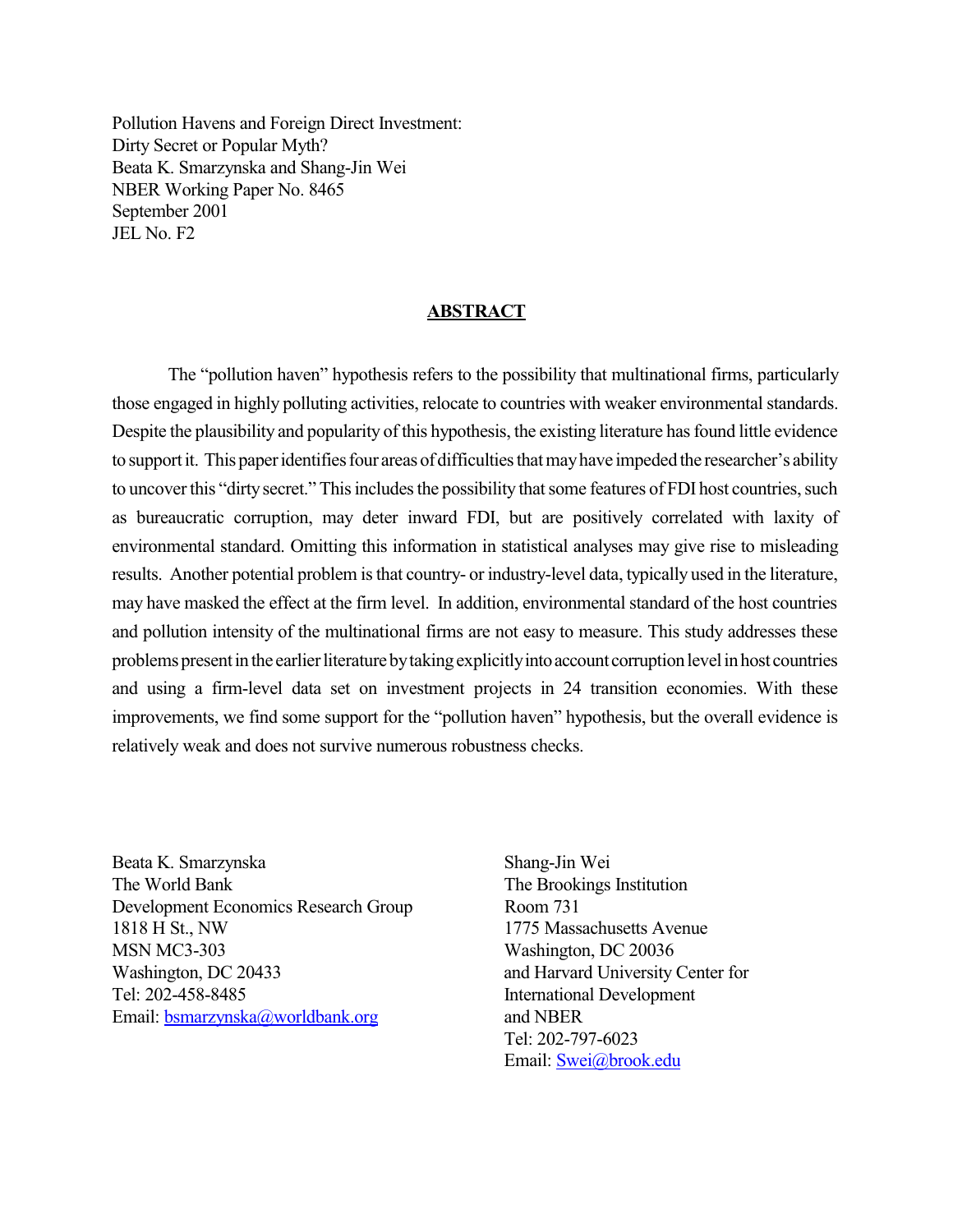# **1. INTRODUCTION**

The possibility that pollution-intensive multinational firms relocate to developing countries with less stringent environmental standards has been labeled as "pollution haven" or "race-to-thebottom" hypothesis. The logic sounds plausible: if it costs money to conform to more stringent environmental requirements in developed countries, profit-maximizing firms would want to relocate their production activities. The believers abound. For example, the Sierra Club states that that "in our global economy, corporations move operations freely around the world, escaping tough pollution control laws, labor standards, and even the taxes that pay for social and environmental needs $"$ <sup>1</sup>

The only trouble is to find convincing and supportive evidence. The empirical literature on this subject has largely failed to detect a significant correlation between the location decision of multinational firms and the environmental standards of host countries. This includes virtually all the papers surveyed in Dean (1992) and Zarsky (1999). To the best of our knowledge, the only exception is a study by Xing and Kolstad (1998) which reports a positive association between the amount of sulfur emissions in a host country and inflows of U.S. FDI in heavily polluting industries. This evidence is based on a fairly small sample (no more than 22 observations in each regression), so its robustness is subject to debate. In any case, recent papers by Eskeland and Harrison (1997), Letchumanan and Kodama (2000) and Wheeler (2000) again argue that the data does not support the "pollution haven" hypothesis<sup>2</sup>.

There are two possible ways to summarize the existing empirical studies. The first possibility is that the "pollution haven" hypothesis is after all just a popular myth that does not hold in reality. An alternative view is that the "pollution haven" hypothesis is valid but the empirical researchers have not tried hard enough to uncover this "dirty secret."

There are indeed several areas in which researchers face data difficulties that may have impeded their ability to expose the "dirty secret." First, there may be features of developing countries that deter FDI but at the same time are correlated with laxity of environmental protection. A leading example of such a feature is a host country's weakness in public institutions, particularly

<sup>&</sup>lt;sup>1</sup> See "A Fair Trade Bill of Rights" at the Sierra Club website (http://www.sierraclub.org/trade/ftaa/rights.asp)

<sup>&</sup>lt;sup>2</sup> Different regions in the United States also have different environmental standards. The empirical results on U.S. regional data are mixed. Levinson (1996) finds no evidence that this difference has systematically affected the location choices of manufacturing plants. Becker and Henderson (2000) show, however, that the annual designation of air quality attainment status which triggers specific equipment requirements at the county level in the U.S. reduces the number of firm establishments in polluting industries in nonattainment areas.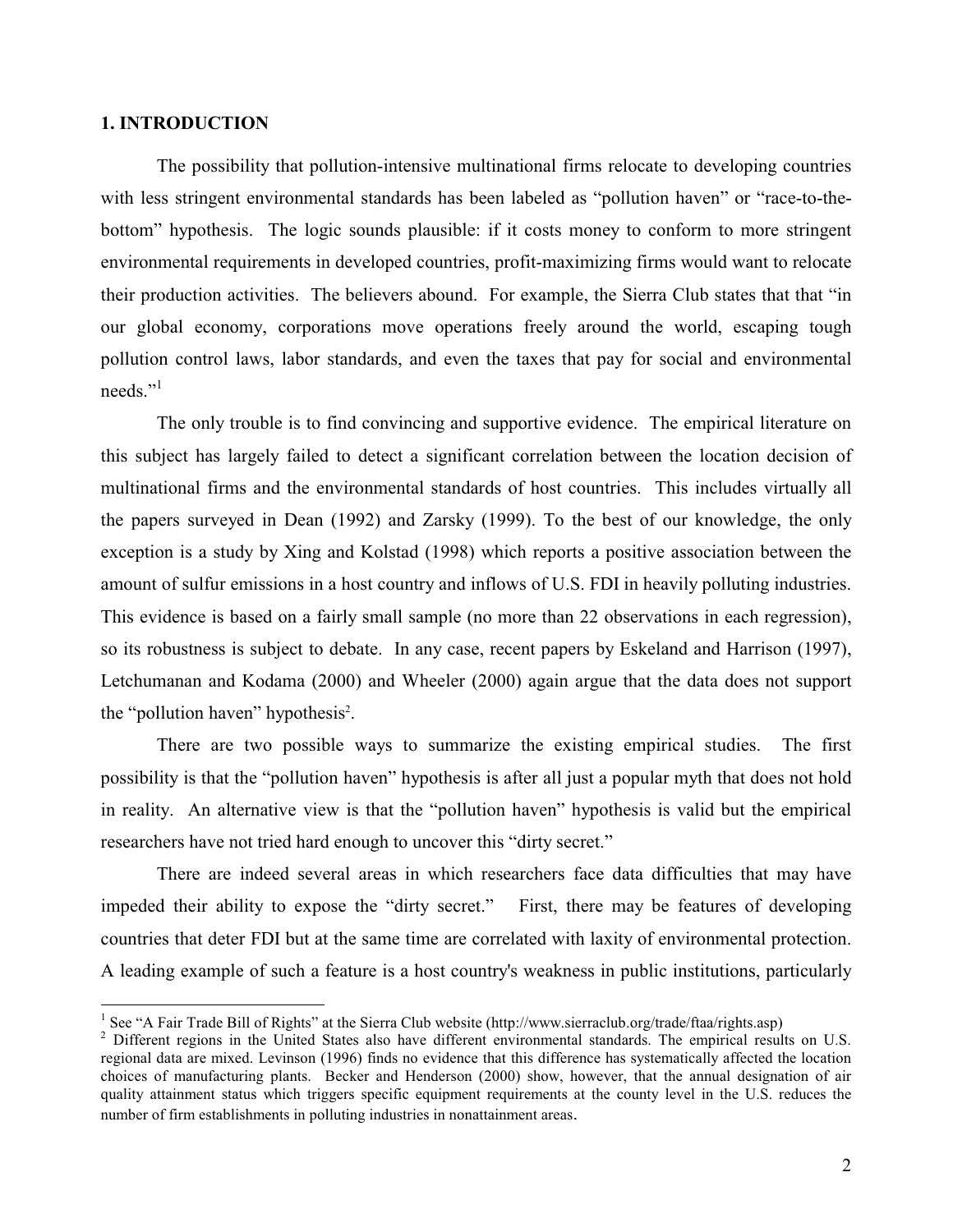the prevalence of bureaucratic corruption. Host country A may have less stringent environmental protection than country B, which might make country A more attractive than country B to foreign direct investment, particularly from the "dirty" industries. On the other hand, country A may also have a more severe corruption problem, which tends to discourage inward foreign investment, including those from the "dirty" industries. Indeed, it seems reasonable to expect corruption and laxity of environmental protection to go together,<sup>3</sup> so that statistical analysis on the effect of environmental policy on FDI that omits local corruption might fail to detect an effect. Several studies have demonstrated that corruption in a host country is a significant deterrent to inward FDI (Hines, 1995; Wei, 1997, 2000a and 2000b; and Smarzynska and Wei, 2000). This points to the importance of controlling for the effect of corruption in examining the location choices of multinationals.

Second, as Zarsky (1999, p. 66) stated after surveying the empirical literature, "the quality of the evidence, both statistical and case study, is poor compared to the research needs. In terms of location decisions, most of the statistical studies rely on very aggregated data about 'industry choices' which shed little light on firms or production stages." This suggests the usefulness of employing a firm-level data set.

Third, it is very hard to measure the varying strength of environmental protection in different host countries. This difficulty is further exacerbated by the possibility that laws on the book may not be the laws that are actually enforced.

Fourth, assigning pollution intensity measures to production activities of different multinational firms is a very challenging task.

A combination of these difficulties may have prevented researchers from detecting a statistically significant effect of environmental protection on the location choice of multinational firms even if the "pollution haven" hypothesis is valid.

The objective of this paper is to tackle the problems in each of these four areas. First, we will explicitly take into account corruption in a host country as a possible deterrent to FDI (and hence as a compounding factor in the effect of environmental standards on FDI. Second, instead of using country- or industry-level figures, we will make use of a unique firm-level data set that describes the investment decision by 534 major multinational firms in 24 countries in

 $3$  See Damania et al. (2000) for a theoretical and empirical support for this claim.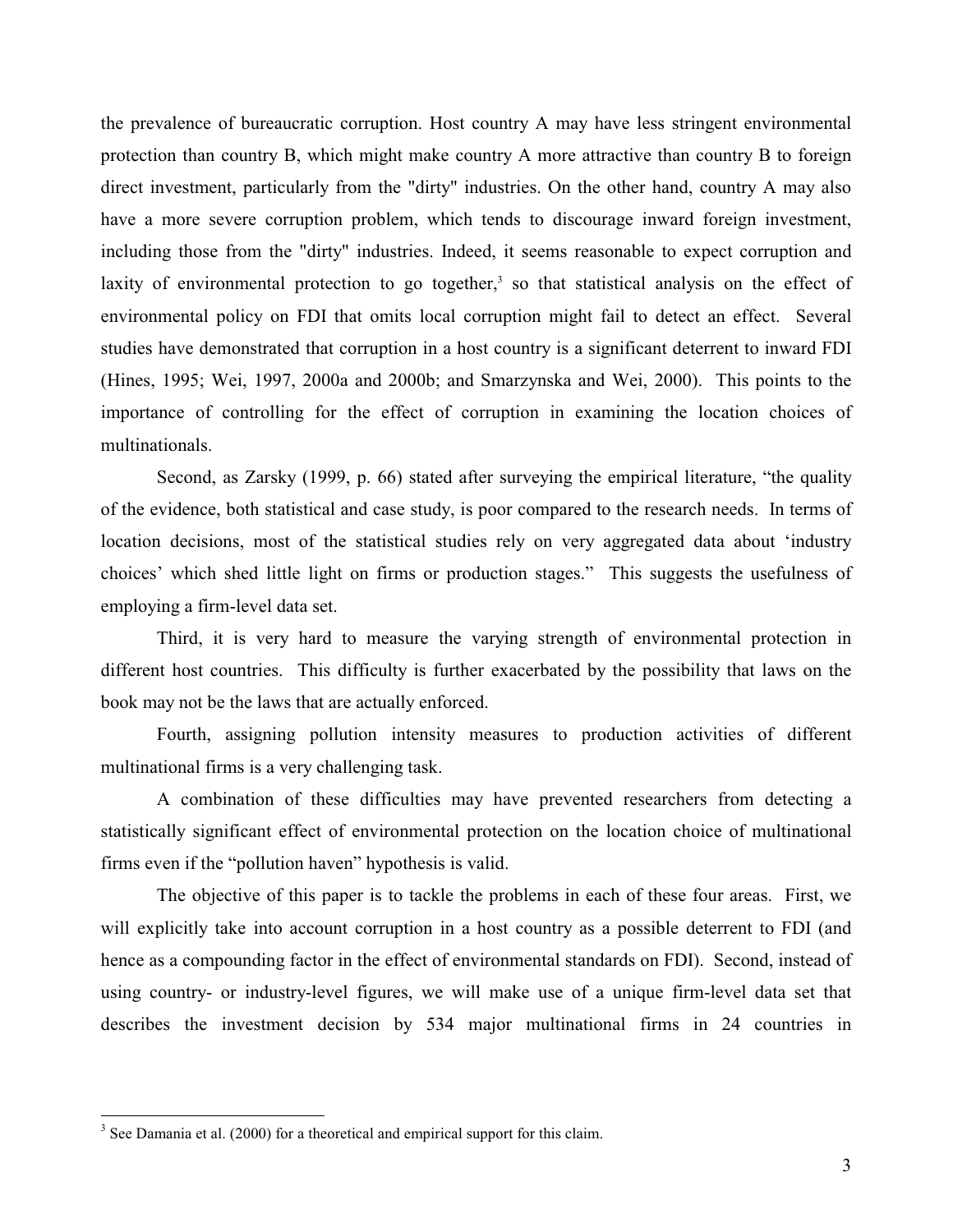Central/Eastern Europe and the former Soviet Republics. This represents potentially 12,816  $(=534X24)$  investment decisions at the firm level.<sup>4</sup>

Third, to capture the strength of environmental protection in host countries, we adopt several different measures that complement one another. Specifically, we employ three types of measures: (i) a degree of participation (ratification, signature but no ratification, or neither) in four different international environmental protection treaties, covering transboundary aspects of air pollution, industrial accidents, use of water-courses and lakes, etc. (ii) an index of the strength of the air and water ambient and emission standards system as rated by European Bank for Reconstruction and Development (1997); (iii) the actual reduction in emissions of carbon dioxide, lead and water pollutants (scaled by the GDP growth). Reductions in emissions may be viewed as proxies for a host country's effective enforcement of environmental policies. For the first two measures, effectiveness of enforcement is adjusted by using information on the number of environmental NGOs in a country relative to its population size.

Note that the set of transition economies in the sample includes countries with relatively high income and relatively high environmental standards (in terms of conformity with the European Union standard) such as Poland and Czech Republic. It also covers countries that are substantially poorer and are perceived to have much weaker environmental standards such as Azerbaijan and Uzbekistan. Therefore, there is a reasonably big variation in the host-country environmental standard in our sample.

Fourth, we compute pollution intensity at the four-digit SIC industry level for all multinational firms in our sample, based on the data on actual pollution emissions and abatement cost of U.S. firms filed with the U.S. Environmental Protection Agency (EPA). We have the emissions data for 269 and the abatement cost data for 140 four-digit SIC industries in our sample. This is a labor-intensive task, but the payoff is an enhanced precision in assigning pollution intensity to the production activities of multinational firms. This is, however, still not a perfect measure. Note that we do not need to assume that the multinational firms in the source and host countries have identical pollution intensity<sup>5</sup>. Instead, what we need is a weaker assumption: the relative pollution intensity between the overseas activities of the two multinational firms (e.g.,

 $4$  The actual number in the regressions is smaller due to missing values of various explanatory variables.

 $5$  On the other hand, a recent survey of multinationals has indicated that in sixty-two percent of cases the development of environment, health and safety laws and regulations in the home country had motivated changes in company-wide environmental policies and programs (UNCTAD, 1992, p. 38).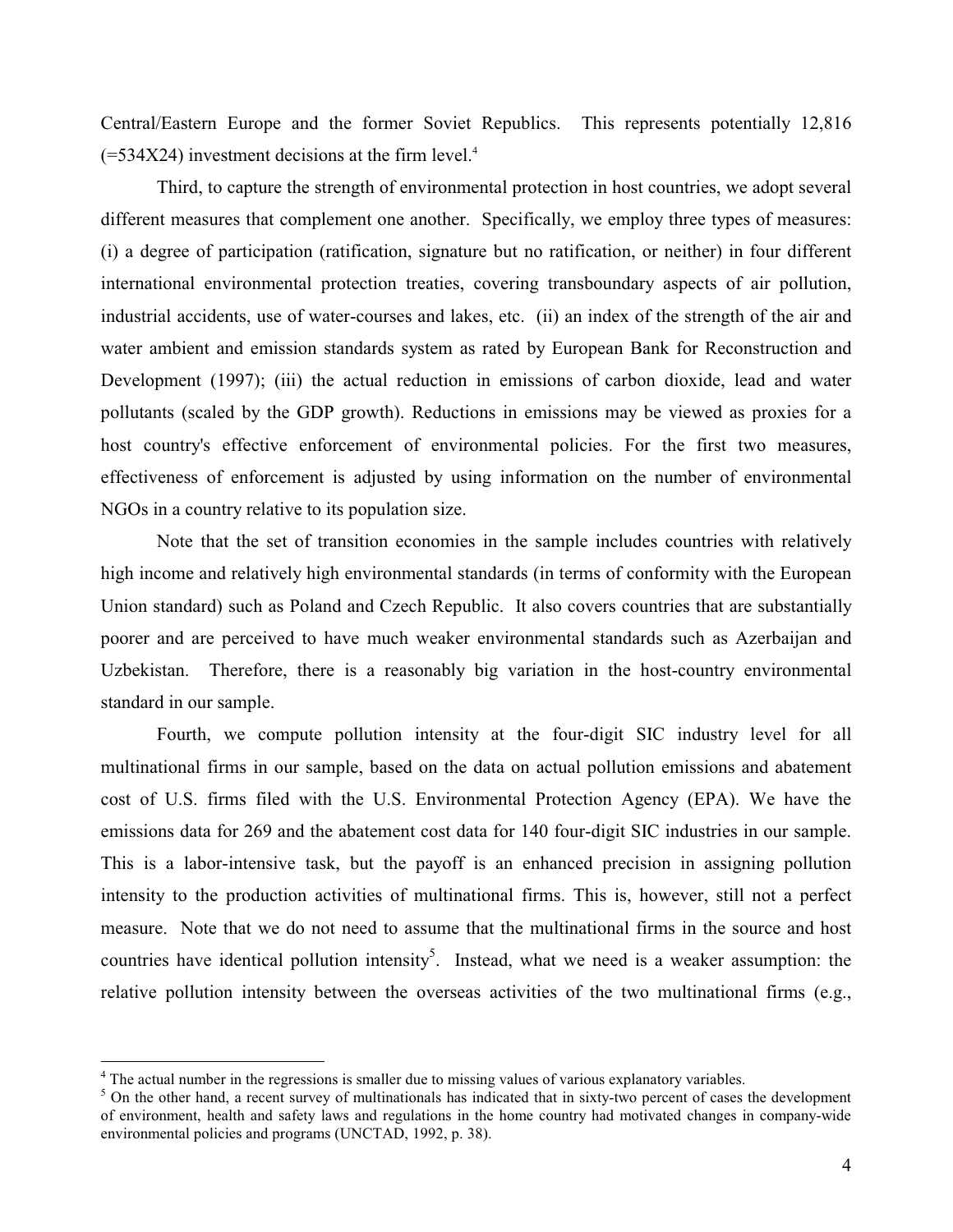Dupont Poland and Nike Poland) is proportional to their pollution intensity at home (e.g. Dupont and Nike in the U.S.).

None of the previous papers in the literature has taken all of the above issues into account. In that sense, our approach represents a significant improvement in the ability to uncover the "dirty" secret," if there is any, on the relationship between environmental protection in a host country and the size and nature of its inward FDI. Rather than keeping the suspense, we spell out the bottom line right now. With various improvements relative to the previous literature, we find some support for the "pollution haven" hypothesis. To be more precise, the best evidence comes when participation in international environmental treaties is used as a measure of a host country's environmental standard. In this case, there is some evidence that investment from pollutionintensive multinational firms as a share of total inward FDI is smaller for host countries with a higher environmental standard. However, these findings do not survive various extensions and robustness checks. Therefore, our overall message is a caution against drawing strong conclusions based on selective evidence.

The rest of the paper is structured as follows. In the next section, we describe the methodology and the data employed. Section III discusses the empirical results. The last section concludes.

# 2. METHODOLOGY AND KEY VARIABLES

#### **Empirical model**

Let  $FDI_{jk}$  be a dummy for FDI from multinational firm j to host country k.  $FDI_{jk}$  takes the value of one if firm  $j$  has established investment or has concrete plans to invest in host country  $k$ , and zero otherwise.

Our strategy is to estimate some variant of the following probit specification:

$$
Prob(FDI_{jk}=1]=X_j\Gamma_j+H_k\Phi_k+Z_{jk}\Pi+\beta E_k+\gamma D_jE_k+e_{jk}
$$

where  $X_j$  is a vector of variables describing the characteristics of firm j;  $H_k$  is a vector of variables describing the characteristics of host country k other than its environmental standards;  $Z_{ik}$  is a vector of variables describing the relationship between host country  $k$  and the source country where firm  $j$ originates from; and  $\Gamma_i$ ,  $\Phi_k$  and  $\Pi$  are vectors of parameters with corresponding dimensions.  $D_i$  is an index of firm j's pollution intensity or "dirtiness," and  $E_k$  is an index of host country k's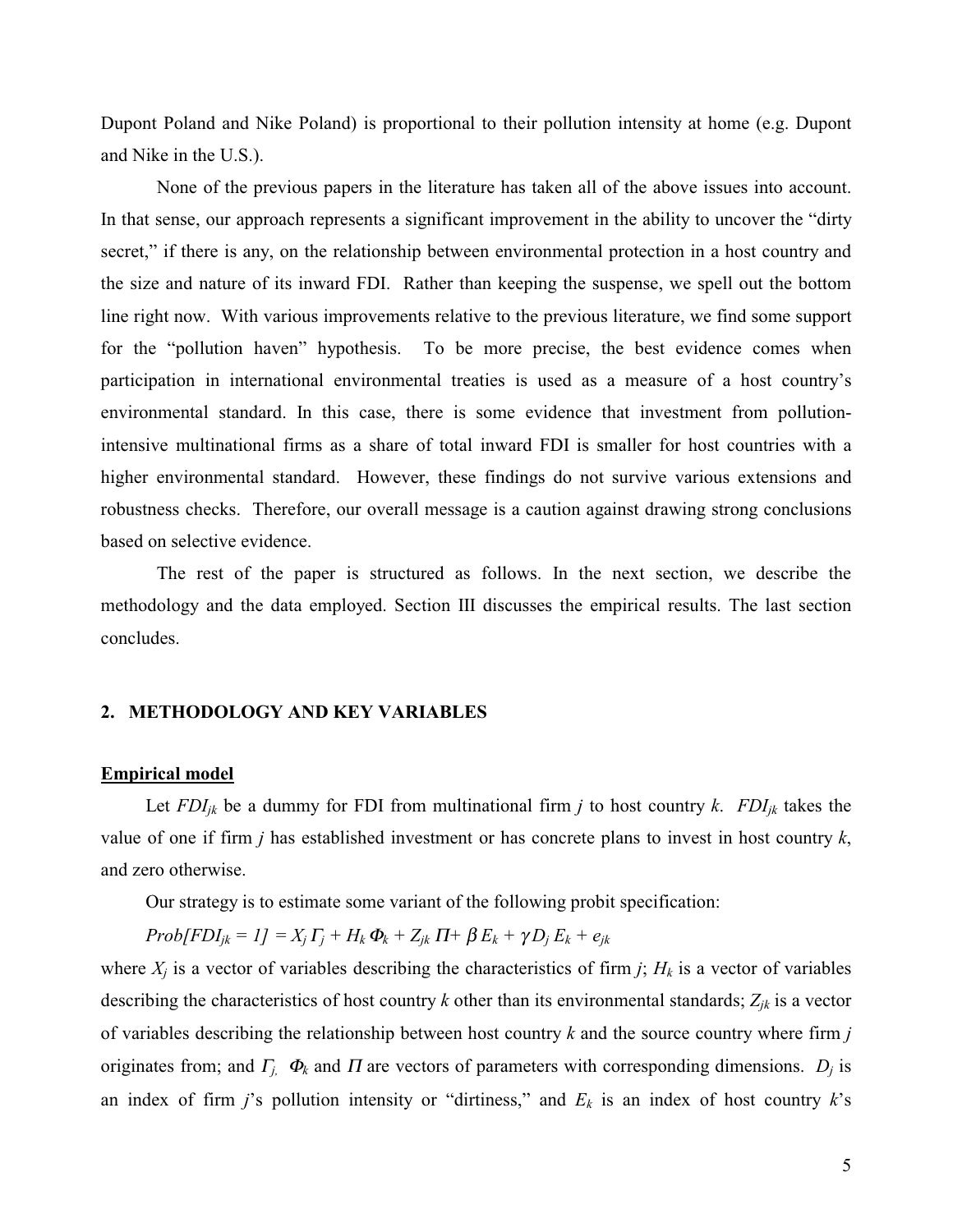environmental standards, possibly adjusted by the strength of enforcement.  $e_{jk}$  is an iid normally distributed error term.

The parameter  $\beta$  captures a "volume effect:" a negative (or positive)  $\beta$  implies that a stronger environmental protection in a host country tends to discourage (or encourage) inward FDI. The parameter  $\gamma$  captures a "composition effect:" a negative (or positive)  $\gamma$  implies that more (or less) pollution-intensive FDI would go to a host country with relatively weaker environmental standards. In other words, the "pollution haven" hypothesis can be represented by  $\gamma < 0$ .

Crucial to our empirical strategy is to have plausible measures of pollution intensity  $D_i$  by multinational firms and of the strength of environment protection by host countries,  $E_k$ . We will discuss the construction of these measures next.

## **Measuring pollution intensity of 4-digit SIC industries**

We use two measures of pollution intensity of industries: one based on pollution emissions and one on abatement costs.<sup>6</sup> The first measure has been compiled from the Toxics Release Inventory (TRI) data collected by the Environmental Protection Agency. TRI provides a comprehensive overview of toxic chemical pollution from manufacturing facilities in the United States. In 1997, the reportable TRI chemical list contained 576 individually listed chemicals and 28 chemical categories. The database contains information on releases of toxic substances into air, water, land and underground injections measured by weight. A median value of emissions for reporting facilities in each 4-digit SIC code was found and was normalized by the mean value of sales in that sector.

A histogram analysis of the pollution intensity (not reported to save space) indicates that the data are highly skewed. A very small number of observations are more than three standard deviations away from the mean. As we are not sure if this is caused by the outliers in the EPA data or genuine difference in pollution intensity, we adopt a simple transformation that would help us avoid the dominance of outliers in our subsequent statistical analyses. More precisely, the data on pollution was converted into a pollution intensity index taking on the values from 0 to 2 by using the following criteria: the index takes on the value of zero if emissions in all four categories (air, land, water and underground) are in the lowest 33 percentiles; the value of 2 if emissions in any category are in the top 33 percentiles; and finally, the value of 1 in all other cases.

 $6$  Note that Eskaland and Harrison (2000) also used this data to construct their measures of pollution intensity.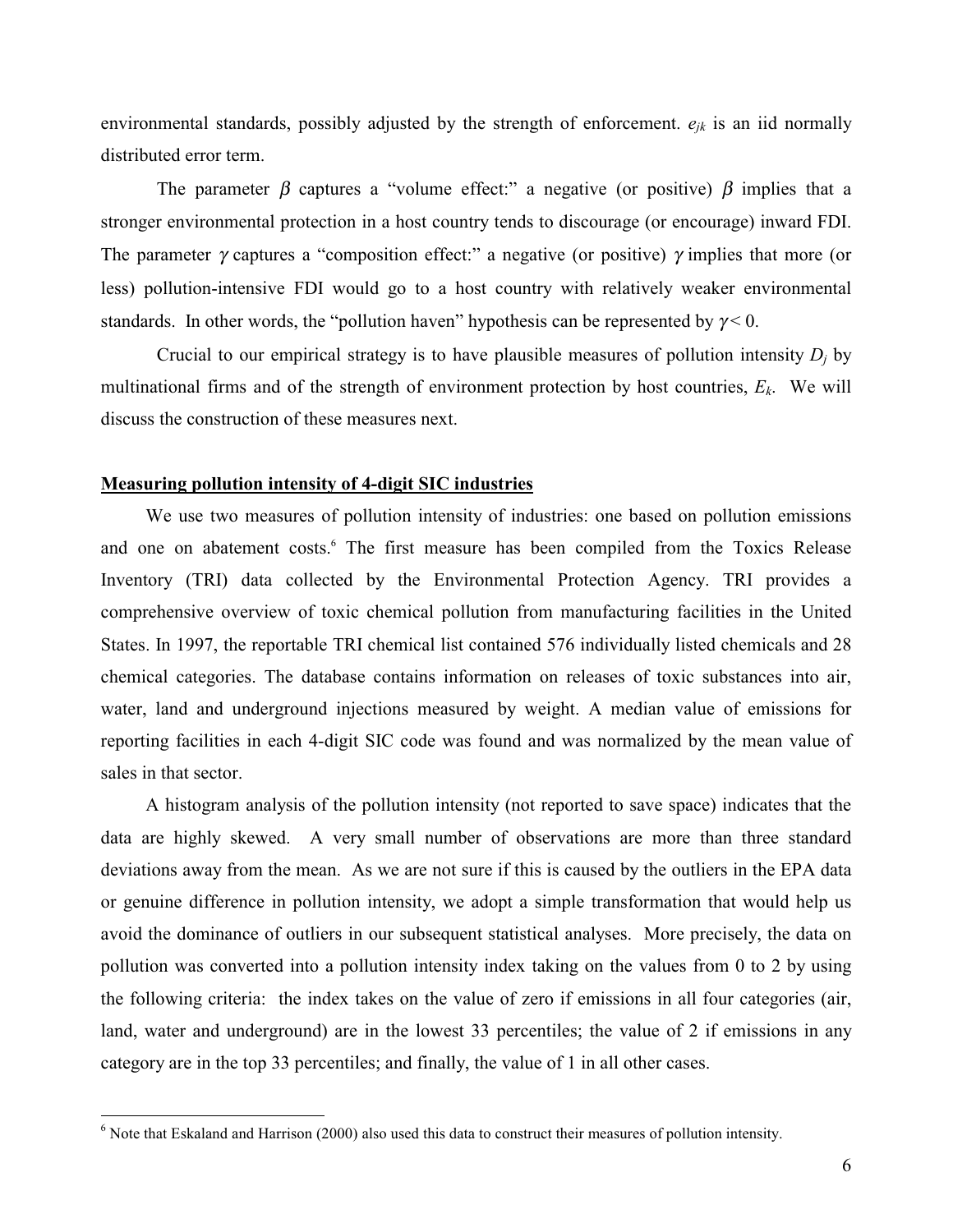The second measure, the abatement index, is based on the data on total pollution abatement expenditures as reported in the Manufacturers' Pollution Abatement Capital Expenditures and Operating Costs Survey (Census Bureau, 1994). First, we aggregated operating costs and capital expenditures related to pollution abatement. Then, we followed a similar procedure to that described above to obtain normalized median values for each SIC code. The abatement data was also converted into an index ranging from 0 (if the normalized value was below the  $33<sup>rd</sup>$  percentile) to 2 (if the value was above the  $66<sup>th</sup>$  percentile).

Both indices were calculated based on two 4-digit SIC codes that describe the operations of each firm in our sample.<sup>7</sup> If the index values for the two industry codes differed, the higher value was used. Note that dropping all firms for which index values differed between the two SIC codes would not change the conclusions of the paper. For the purposes of illustration, Table 1 lists the classification of industries at the three digit SIC level. In the regressions, however, classification at the four digit level has been used.

The main drawback of both indices is that they are based on the U.S. data. Thus we are assuming that pollution intensity of facilities set up by American investors overseas is the same as that of U.S. facilities, or (perhaps a weaker assumption that) the pollution intensity of the overseas production of two firms is proportional to their pollution intensity at home.

Further, it may be argued that the total amount of pollutants emitted does not take into account the differences in toxicity risks associated with different substances. Thus, an industry emitting a large quantity of a relatively harmless substance would rank as a greater polluter than another industry emitting a small quantity of a very potent pollutant. However, Dasgupta et al. (1998) have shown that at the aggregate level, there is no significant variation in ranking of industries based on total emissions and toxicity risks.

# Strength of environmental standards and their enforcement

We measure the strength of environmental protection of the host countries in several different ways, which include:

# (a) Participation in international treaties.

*Treaties* = participation in international treaties. Five international treaties were developed by the Economic Commission for Europe during the past twenty-one years. We take into account four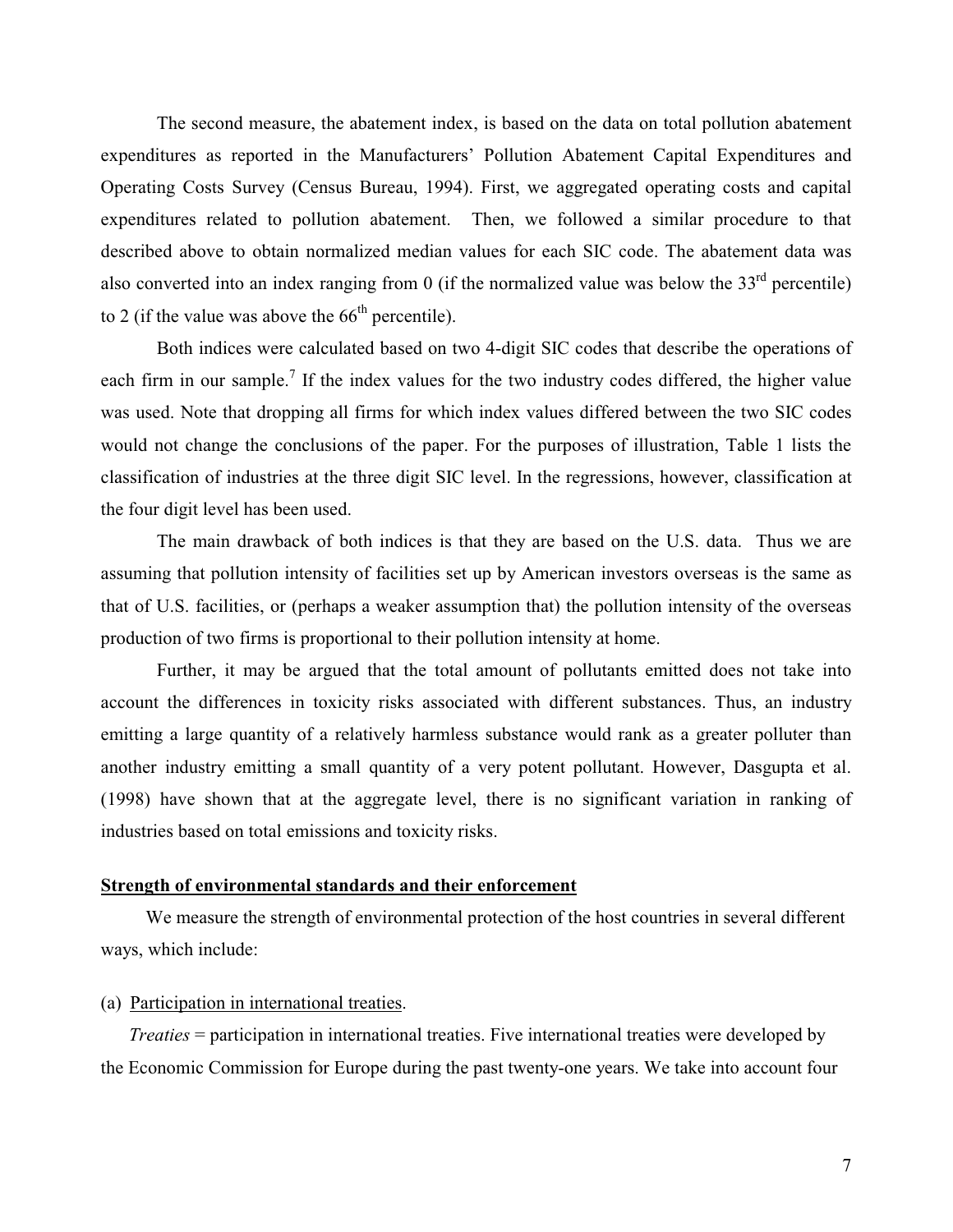treaties that came into effect before or during the time relevant for our data set (i.e., before 1995). These are: the Convention on Long-range Transboundary Air Pollution, the Convention on Environmental Impact Assessment in a Transboundary Context, the Convention on the Transboundary Effects of Industrial Accidents, and the Convention on the Protection and Use of Transboundary Water-courses and International Lakes. The information on treaties comes from the United Nations Economic Commission for Europe. An index is created by awarding each country 1 point for ratifying each treaty prior to 1996 and 0.5 point for signing each treaty before 1996 or ratifying it after that time. Thus, the index can range from 0 to 4.

Mindful that participation in treaties and enforcement on the ground are not the same thing, we also wish to construct measures that adjust for possible strength of enforcement. Since active NGO movement tends to exert pressure on the government to enforce environmental regulation, we adjust for enforcement strength by making use of information on the number of environmentally oriented NGOs in a host country. Thus,

*Enforcement-adjusted treaty index = Treaties*  $*$  number of environmental NGOs per million people in country  $k$ .

The figures on NGOs come from OECD (1999, p. 47).

# (b) Quality of air and water ambient and emission standards

*Standards* = index of air and water ambient and emission standards in country  $k$ , which ranges from 1 denoting the weakest standards to 3 denoting the strongest. This index reflects laws on the books but not their enforcement. The source is EBRD (1997).

Similar to the previous measure, we also construct an enforcement-adjusted standard index **as** 

*Enforcement-adjusted standard index* = *Standards*  $*$  number of environmental NGOs per million people in country  $k$ 

# (c) Observed actual reduction in various pollutants

<sup>&</sup>lt;sup>7</sup> Note that *Worldscope* database, from which we obtained firm SIC codes, reports up to nine 4 digit SIC codes for each firm ranked in order of importance. We used the first two.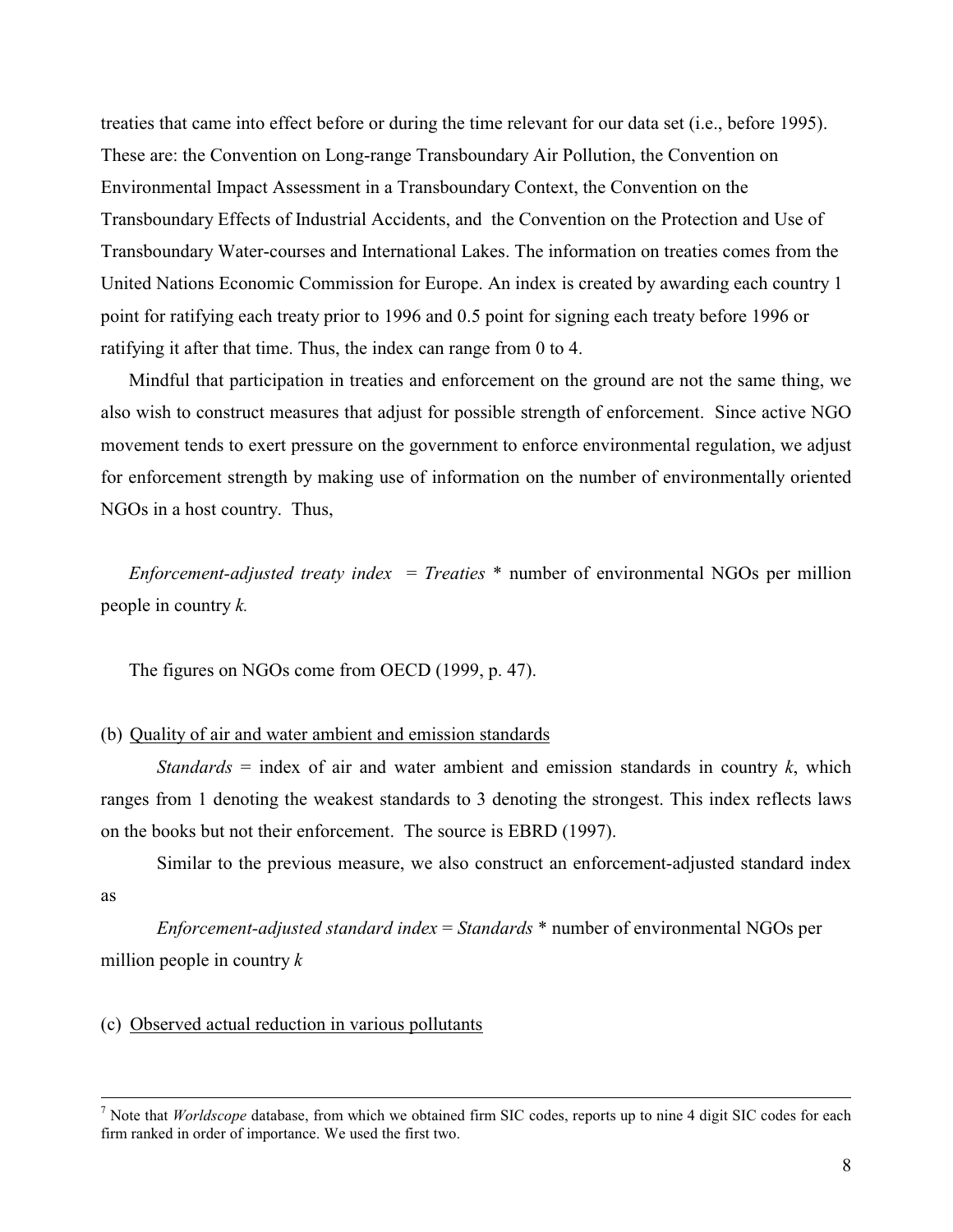For three major pollutants (water pollutants, lead,  $CO<sub>2</sub>$ ), we have collected data on actual observed percentage reduction in a number of transition economies. These might be viewed as result-based, enforcement-effort-adjusted, alternative measures of the strength of the environmental standard in the countries..

*Water* = percentage reduction in emissions of organic water pollutants between 1990 and 1994. The emissions levels, from which the reduction has been calculated, come from the World Development Indicators database and are measured in terms of biochemical oxygen demand, which refers to the amount of oxygen that bacteria in water will consume in breaking down waste.

Lead = percentage reduction in total lead emissions between 1990 and 1996. Source: OECD  $(1999, p. 47).$ 

 $CO_2$  = percentage reduction in CO<sub>2</sub> emissions between 1992 and 1995, calculated using figures from the *World Development Indicators* database.

Since changes in emissions of lead and  $CO<sub>2</sub>$  may be largely due to changes in output, we make an adjustment to take it into account. Namely, we define two additional variables:

Reduction in Lead Emissions Adjusted for Changes in  $GDP$  = percentage reduction in total lead emissions plus percentage change in GDP during the corresponding period.

Reduction in CO<sub>2</sub> Emissions Adjusted for Changes in GDP = percentage reduction in CO<sub>2</sub> emissions plus percentage change in GDP during the corresponding period.

Variables Treaties and Standards reflect environmental standards on the book. Adjusted Treaties and Adjusted Standards are standards on the book adjusted for the strength of enforcement. The last five variables reflect the actual progress that has been made in lowering pollution emissions, thus they capture the combination of laws and their implementation.

All measures are standardized to have a zero mean and the standard deviation equal to unity. All measures are listed in Table 2. Summary statistics are presented in Table 3a, while correlations can be found in Table 3b.

#### **Measuring corruption in host countries**

Corruption, by its very nature, is difficult to measure. Most of the available indices are based on subjective perceptions from surveys of firms or individuals. Wei (2000b) discusses the relative merits and drawbacks of four types of corruption measures. Many of them do not cover enough transition economies to be useful to us. Thus, we adopt a composite measure based on GCR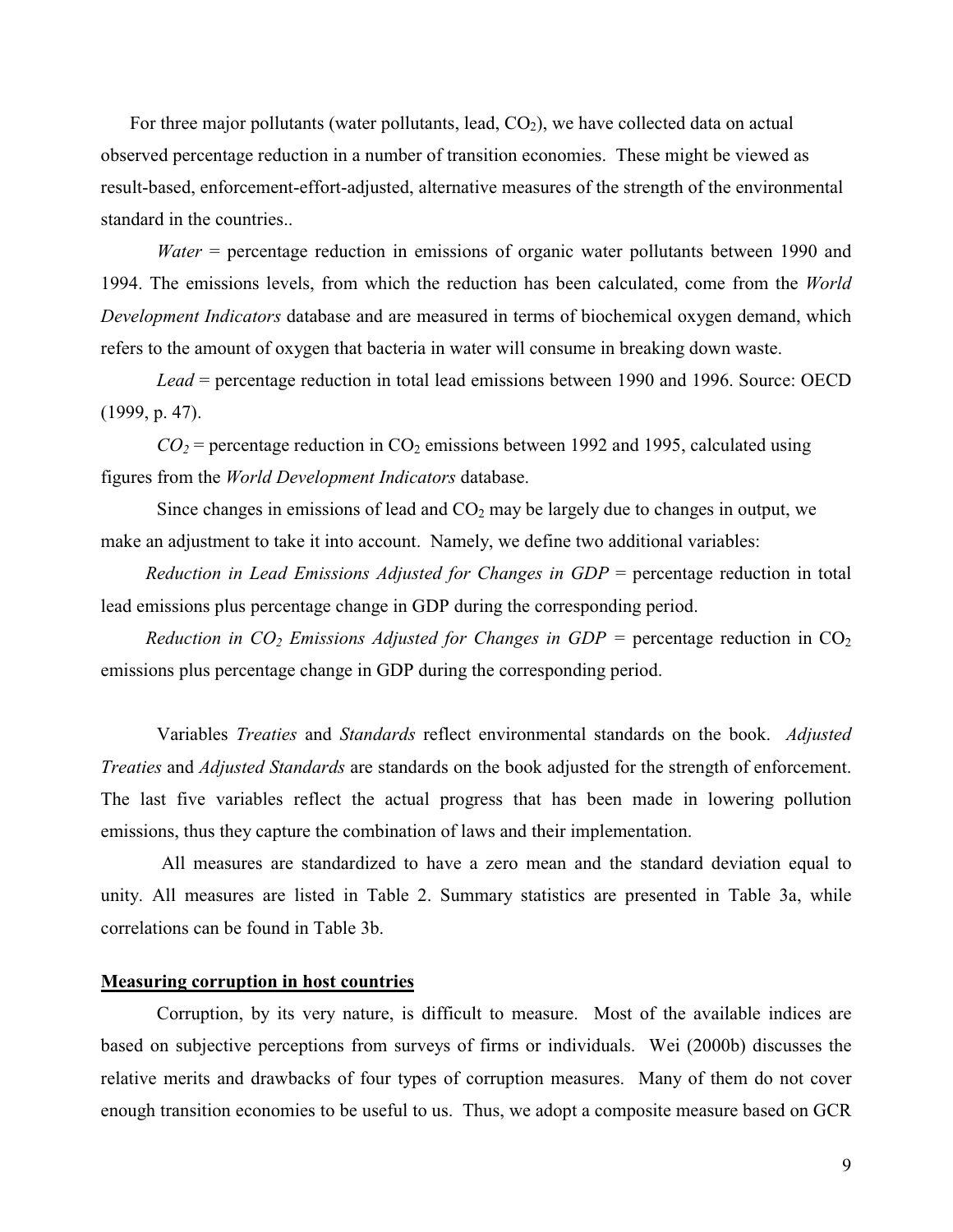and WDR corruption indices. The GCR Index is derived from the *Global Competitiveness Report* 1997 produced jointly by the Geneva-based World Economic Forum and Harvard Institute for International Development. The survey for the report was conducted in late 1996 on 2,827 firms in 58 countries. The GCR Survey asked respondents to rate the level of corruption in their country on a one-to-seven scale, based on the extent of "irregular, additional payments connected with imports and exports permits, business licenses, exchange controls, tax assessments, police protection or loan applications." The GCR Corruption Index is based on the country average of the individual ratings.

The WDR Index comes from a 1996 World Bank survey of 3,866 firms in 73 countries conducted in preparation for the *World Development Report 1997*. Question 14 of that survey asks: "Is it common for firms in my line of business to have to pay some irregular, 'additional' payments to get things done?" The respondents were asked to rate the level of corruption on a one-to-six scale. The WDR corruption index is based on the country average of the individual answers.<sup>8</sup>

For both corruption indices, the original sources are such that a higher number implies lower corruption. To avoid awkwardness in interpretation, they are re-scaled in this paper so that a high number now implies high corruption.

Each measure covers a different subset of countries for which we have investment data, thus we use a composite corruption index derived by Wei (2000b). Since both indices come from surveys with similar methodologies and similar questions and are highly correlated (0.83), Wei combined them using the following procedure: (1) use GCR as the benchmark; (2) compute the ratio of GCR to WDR for all countries that are available in both GCR and the WDR; and (3) for those countries that are covered by WDR but not GCR (which is relatively rare), convert the WDR rating into the GCR scale by using the ratio in (2).

# **Other variables**

Following the existing literature on determinants of FDI, our regressions also include proxies for market size (GDP), labor costs (GDP per capita) and corporate tax rate.<sup>9</sup>

The dependent variable comes from a unique firm-level data set based on the EBRD Foreign Investment Survey conducted in January 1995. A brief questionnaire was sent to about 9,500 firms from all over the world asking them about their planned or undertaken investment projects in

 $8$  This corruption measure was used, for instance, in Smarzynska and Wei (2000).

 $9$  For a review of the literature on FDI determinants see Caves (1982) and Froot (1993).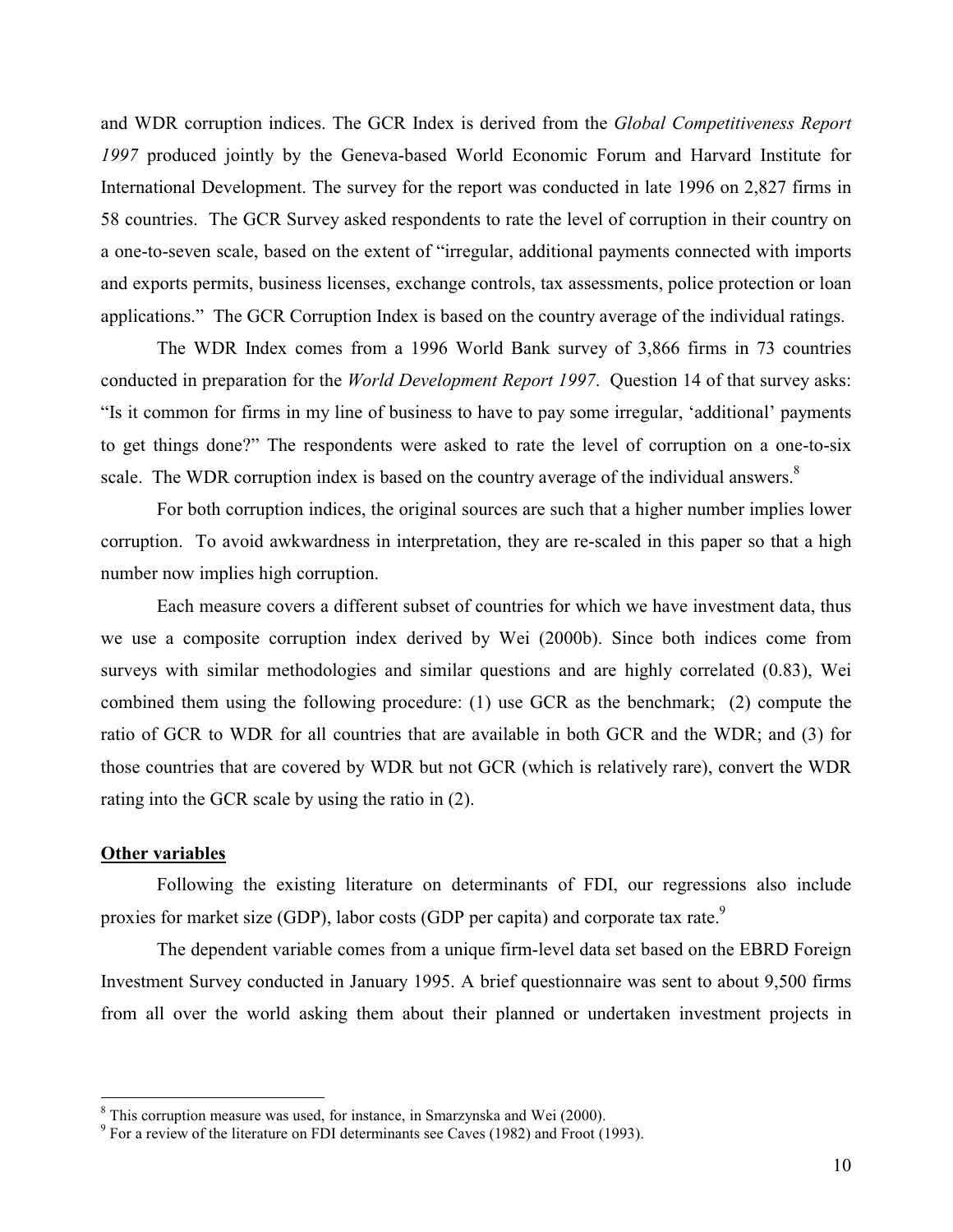Eastern Europe and the former Soviet Union.<sup>10</sup> Additional information about the type of the project was requested. The criterion for including a firm in the survey was a firm's listing in a commercial database Worldscope, which provides detailed financial statements and business descriptions for public companies located in more than fifty countries. Sending the questionnaire to all firms listed assured that all major public companies in the world were included. Responses were obtained from  $1,405$  firms.<sup>11</sup> Unfortunately, the survey did not ask about the time when each investment was undertaken. However, since the magnitude of FDI inflows into the region was marginal before 1989, the information collected pertains mostly to the period  $1989-94$ <sup>12</sup>

Our empirical analysis focuses on investment in manufacturing facilities since investment in service sectors or in distribution alone is not likely to have a significant environmental impact. As the objective of this study is to explore the impact of government policies on the magnitude and nature of FDI inflows, firms in the oil, gas and coal sector, which are likely to be attracted to natural resource endowments, are excluded from the estimations.

Information on firm characteristics, such as size and R&D intensity, is from *Worldscope*. The proxy for regional experience comes from the survey. The distance between the source and host countries has been calculated by the authors. See Appendix I for a detailed description of all variables.

# 3. ESTIMATION RESULTS

#### **Basic Regressions**

We begin the test of the "pollution haven" hypothesis with regressions employing participation in international treaties as a proxy for environmental standards in a host country. The results, presented in terms of marginal effects, can be found in Table 4. As stated in the last section, the coefficient on the environmental regime (labeled  $Env$  Regime) captures a volume effect – the (marginal) effect of the strength of environmental protection in a host country on the overall volume of inward FDI. The coefficient on the product of the host country's environmental regime and the

<sup>&</sup>lt;sup>10</sup> The source countries in the sample listed in order of importance include: United Kingdom, United States, Japan, Canada, Germany, France, Finland, Switzerland, South Africa, Sweden, Ireland, Australia, Norway, Italy, Malaysia, Netherlands, Belgium, Denmark, New Zealand, Austria, Singapore, Portugal, Argentina, Colombia, Greece, Philippines, South Korea and Hong Kong, China.

<sup>&</sup>lt;sup>11</sup> 117 of the survey respondents were chosen for in-depth interviews whose results are discussed in Lankes and Venables (1996).

<sup>&</sup>lt;sup>12</sup> Eastern Europe and the Soviet Union were virtually closed to foreign investment before 1989 (see Meyer, 1995; Dunning and Rojec, 1993; Hunya, 1997).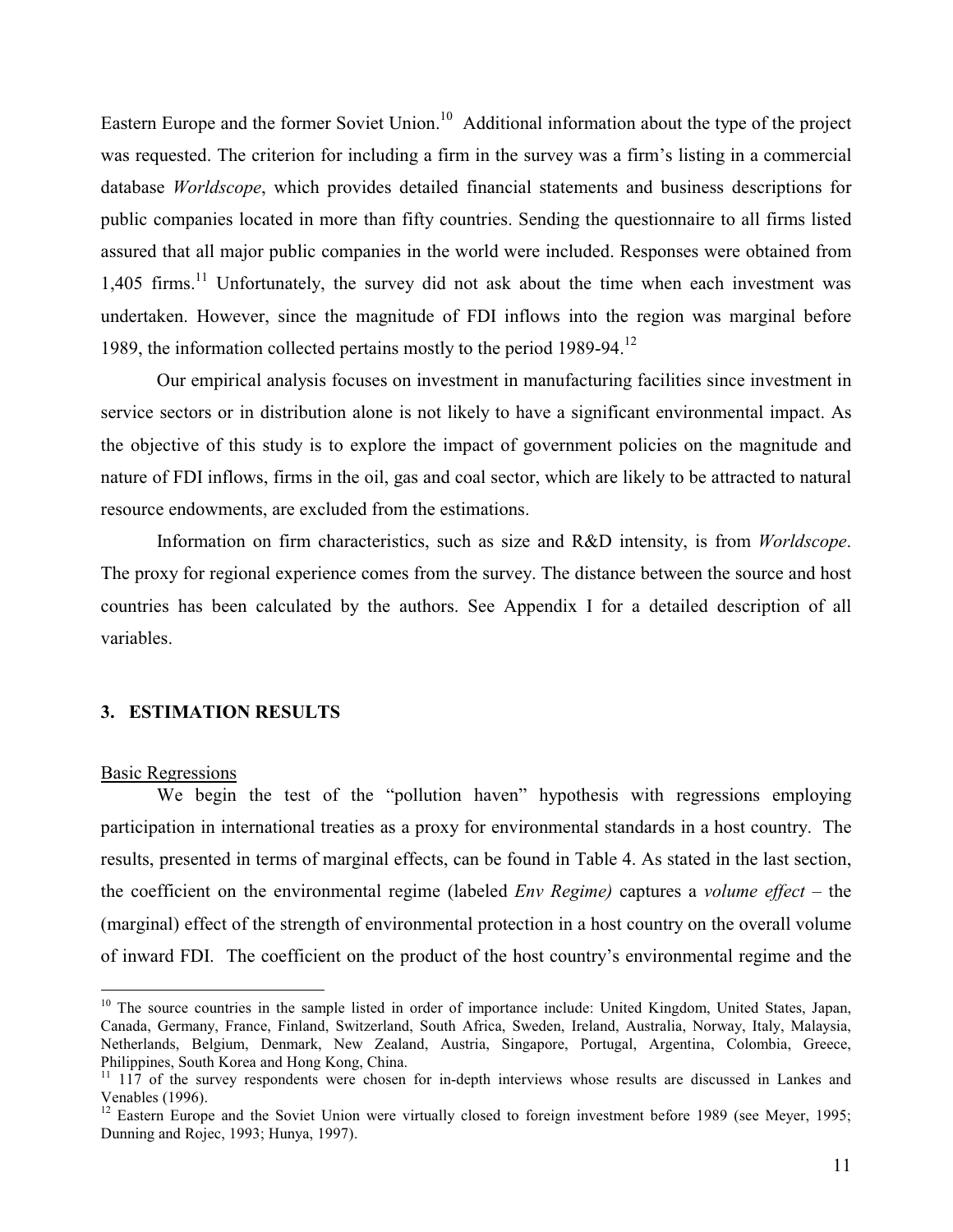investing firm's pollution intensity captures a *composition effect* – whether stronger environmental protection discourages the investment from more polluting industries by a greater amount.

The results provide support for the composition effect but little evidence of the volume effect. In the first column, we find that the interaction term between environmental regime and the emission index bears a negative and statistically significant sign, as predicted by the hypothesis. Environmental standards alone, however, do not have a statistically significant effect on the probability of investment.

The volume effect (measured by a host country's environmental standards) and the composition effect (measured by the product of a host country's standard and a multinational firm's pollution intensity) are correlated. To give the "pollution haven" hypothesis the maximum benefit of doubt, we re-estimate the first regression dropping the measure of environmental standards but leaving its interaction with investor pollution intensity. The interaction terms remains significant.

As the introductory section stated, omission of the corruption variable in the previous empirical papers may have been one reason why host country environmental standards did not appear to matter for inward FDI. To make an assessment of this possibility, we estimate a model in which host country corruption is dropped (but both environmental standards and the interaction terms are included). As we can see in the third column, the interaction term gives evidence of the composition effect but no volume effect is present (i.e., environmental standards remain insignificant).

When we take into account enforcement of the international treaties (columns 4-6), again we find support for the composition effect but mixed evidence on the volume effect. Recall that enforcement is proxied by the number of environmental NGOs in a host country relative to the population size. The NGO variable is not available for all countries, and thus it restricts our sample to Eastern Europe and the Baltic republics (Latvia, Lithuania and Estonia).<sup>13</sup> Overall, the results indicate that foreign investors in polluting industries are more likely to enter countries with less stringent environmental standards, but this is not the case for foreign investors in general.

The other variables have the expected signs. We find that larger and less R&D-intensive firms are more likely to undertake  $FDI<sub>14</sub>$ . This is also the case for investors with previous regional experience. As far as host country characteristics are concerned, the data indicate that large countries and those located close to the investor's home country are more attractive to FDI. On the

<sup>&</sup>lt;sup>13</sup> The number of active NGOs could be affected by the extent of political freedom. This is, however, unlikely to be an issue in the subsample of transition economies for which are using the NGO data.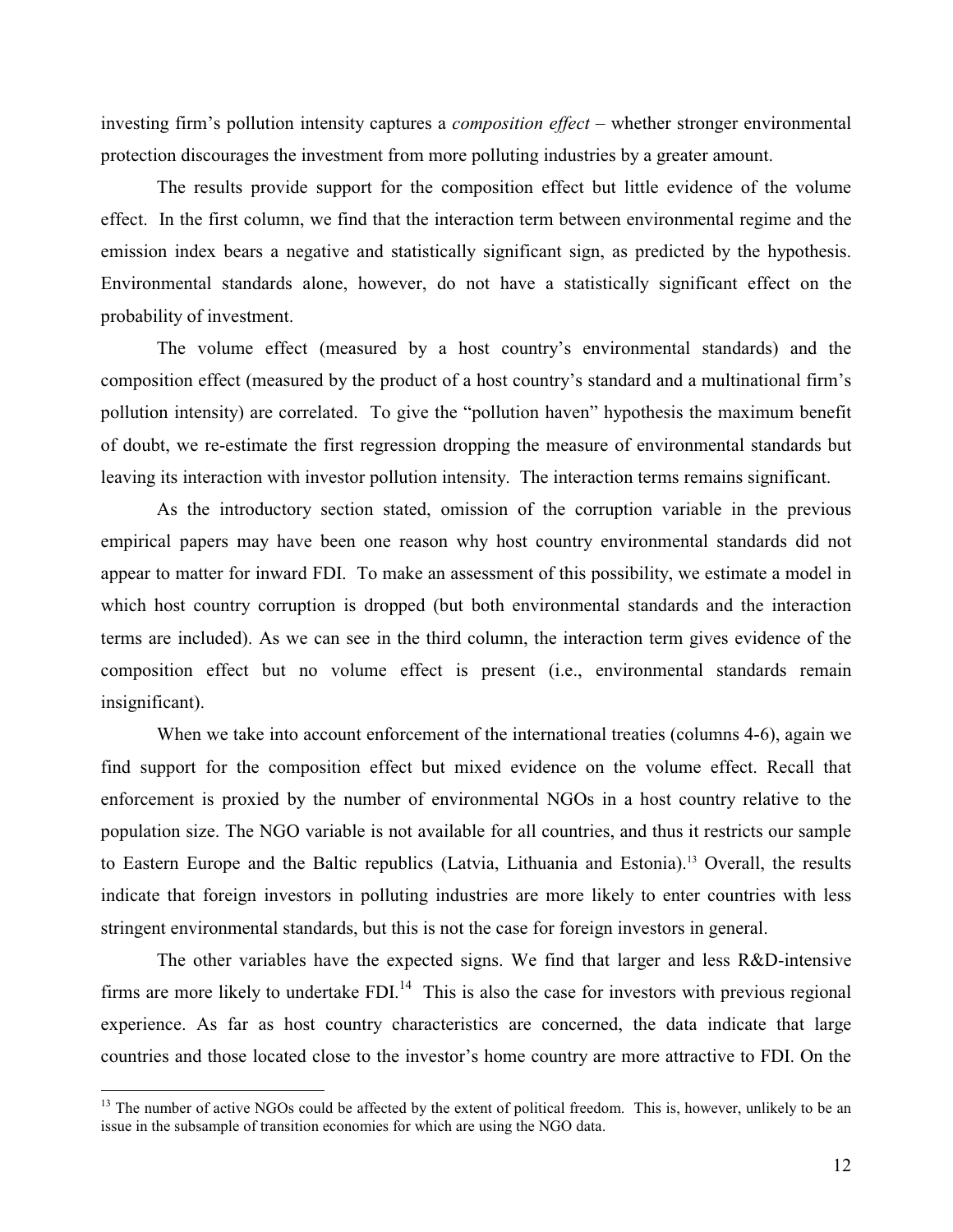other hand, high corporate taxes and a greater incidence of corruption discourage foreign investors. GDP per capita does not appear to be significant in most regressions.

# Robustness Checks and Extensions

To check the robustness of our findings, we presents results from regressions using alternative measures of environmental regulation (Table 5). No support is found for the "pollution haven" when the raw EBRD's rating of the air and water standard is used, but there is some evidence in its favor if the EBRD rating is adjusted for enforcement. Further, there is no support for the hypothesis when reductions in emissions are employed as a proxy for environmental regime. This is the case for the raw reduction figures as well as for reductions adjusted for output changes. Thus, the empirical evidence of the "pollution haven" hypothesis is not robust to using different proxies for environmental standards in host countries.

As another robustness test, we re-estimate the model using abatement cost index to capture a firm's pollution intensity (Table 6). When this change is made, the evidence in favor of the hypothesis disappears almost completely. The interaction term is not significant in any of the seven regressions, indicating the there is no composition effect. The volume effect can be detected only in one out of seven cases.

Since our measures of investor pollution intensity have been calculated using the U.S. data, one could argue that this calls for limiting our sample to U.S. firms only. When we re-estimate our model on this subsample (see Table 7), the evidence in favor of "pollution haven" hypothesis is fairly weak. The coefficient of environmental regulation is significant and negative only in two cases and none of the interaction terms is negative and significant. Note that in this subsample tax rates do not have a significant effect on investment decision, which may be due to tax credits U.S. companies receive for tax payments made abroad.

Further, we re-estimate our model employing the Neumann index as a measure of corruption incidence in host countries. The regression results, presented in Table 8a, give some support to the composition effect but no to the volume effect. As before, the composition effect is present when environmental regime is proxied by participation in international treaties and emission standards (both laws on books and laws adjusted for enforcement), but not when reduction in emissions are employed.

 $14$  This is consistent with the findings of Smarzynska (1999).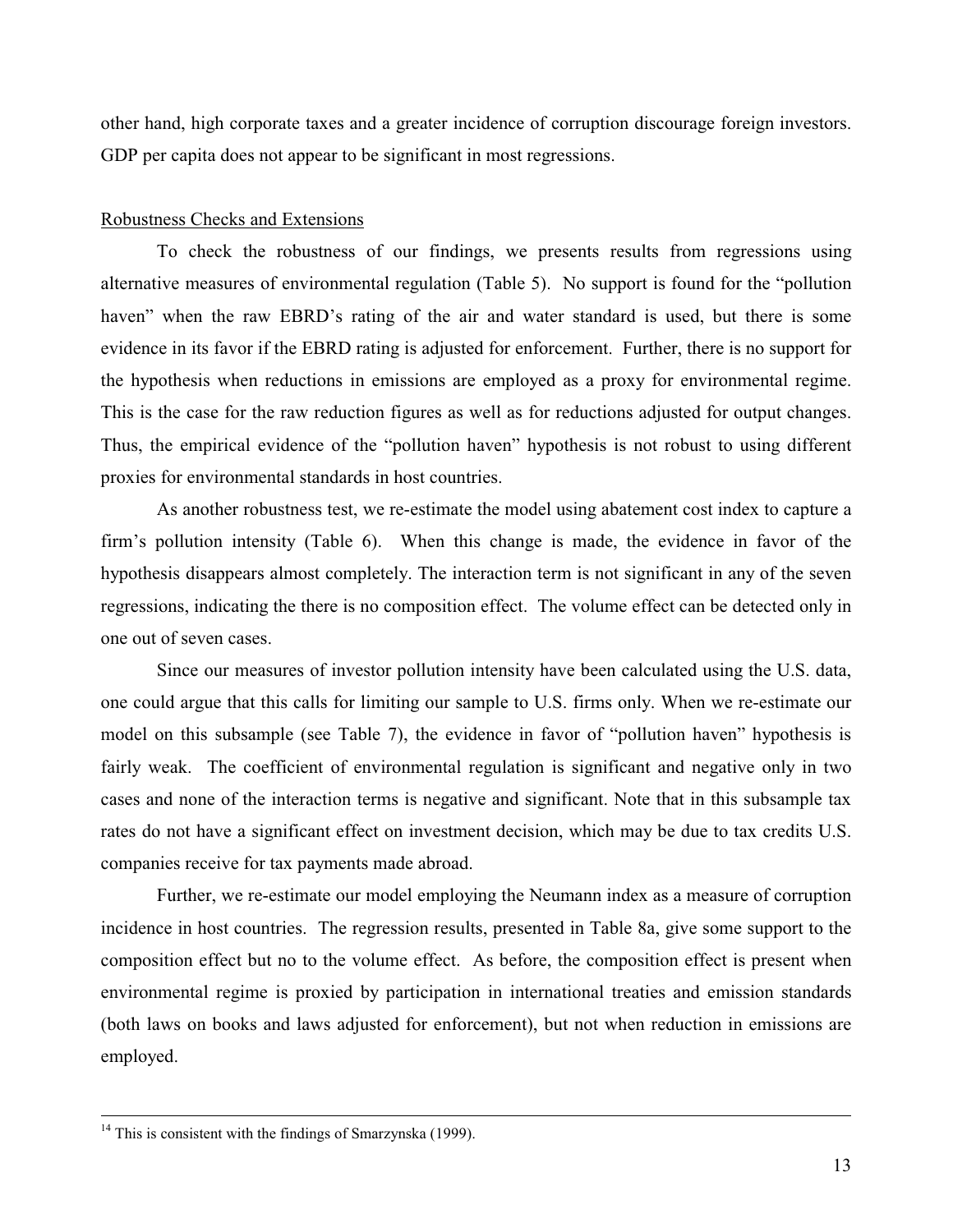Finally, Table 8b presents the results with both Neumann index and abatement cost index. In this case, hardly any support is found for the hypothesis.

We have performed further robustness checks that are not presented here. For instance, we narrowed the sample to include only firms in highly polluting industries (emissions or abatement index equal to two) and estimated the original model as well as the model without interaction terms. The results produced gave very little support to the "pollution haven" hypothesis.

As an alternative way of adjusting the measures of environmental standards for enforcement, we divided them by the corruption index. This adjustment, however, did not alter the qualitative results since the coefficients of interest remained insignificant in almost all the regressions.

Finally, we restricted our sample to include only firms that undertook at least one investment in the region, thus limiting the number of zeros on the left-hand side. Again, the results led us to the same conclusions.

Summing up, despite our best efforts we were unable to find more than a weak support for the "pollution haven" hypothesis. Our data indicate that host country environmental standards have very little impact on FDI inflows both in terms of the volume and in terms of composition. We do not find robust evidence of foreign investment in pollution-intensive industries flocking to countries with weak environmental regimes.

# **4. CONCLUDING REMARKS**

This paper makes an effort in four different areas to enhance our ability to detect the possible "dirty secret" that multinational firms flock to countries with weak environmental protection and that this is particularly the case for more pollution-intensive industries. Our effort includes (a) taking into explicit account the effect of host country corruption, (b) using firm-level rather than country- or industry-level data, (c) employing a variety of measures that capture the strength of environmental protection in host countries, and (d) constructing a measure of pollution intensity at the 4-digit industry level.

With these improvements, we find some support for the "pollution haven" hypothesis. In particular, the most supportive evidence comes when a country's environmental standard is measured by its participation in international environmental treaties. In this case, investment from pollution-intensive multinational firms as a share of total inward FDI is lower for host countries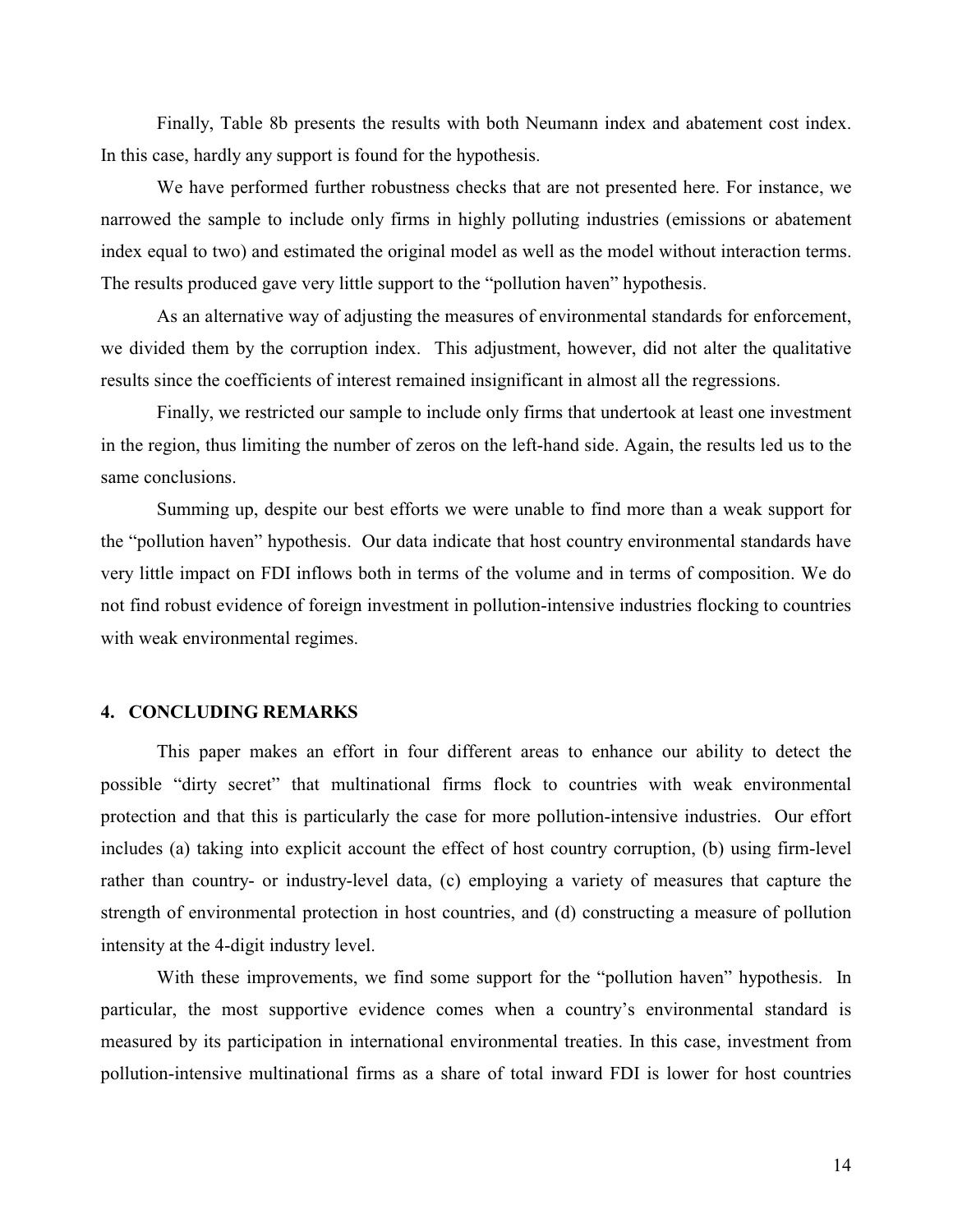with a higher environmental standard. However, the support for the "pollution haven" hypothesis is not robust to various sensitivity checks.

Our findings are still subject to caveats. We have a relatively small number of host countries so the variation of environmental protection may be limited. The measures of pollution intensity and of the strength of environmental protection can still be too noisy to allow us to obtain precise estimates. Future work will, hopefully, improves on these dimensions.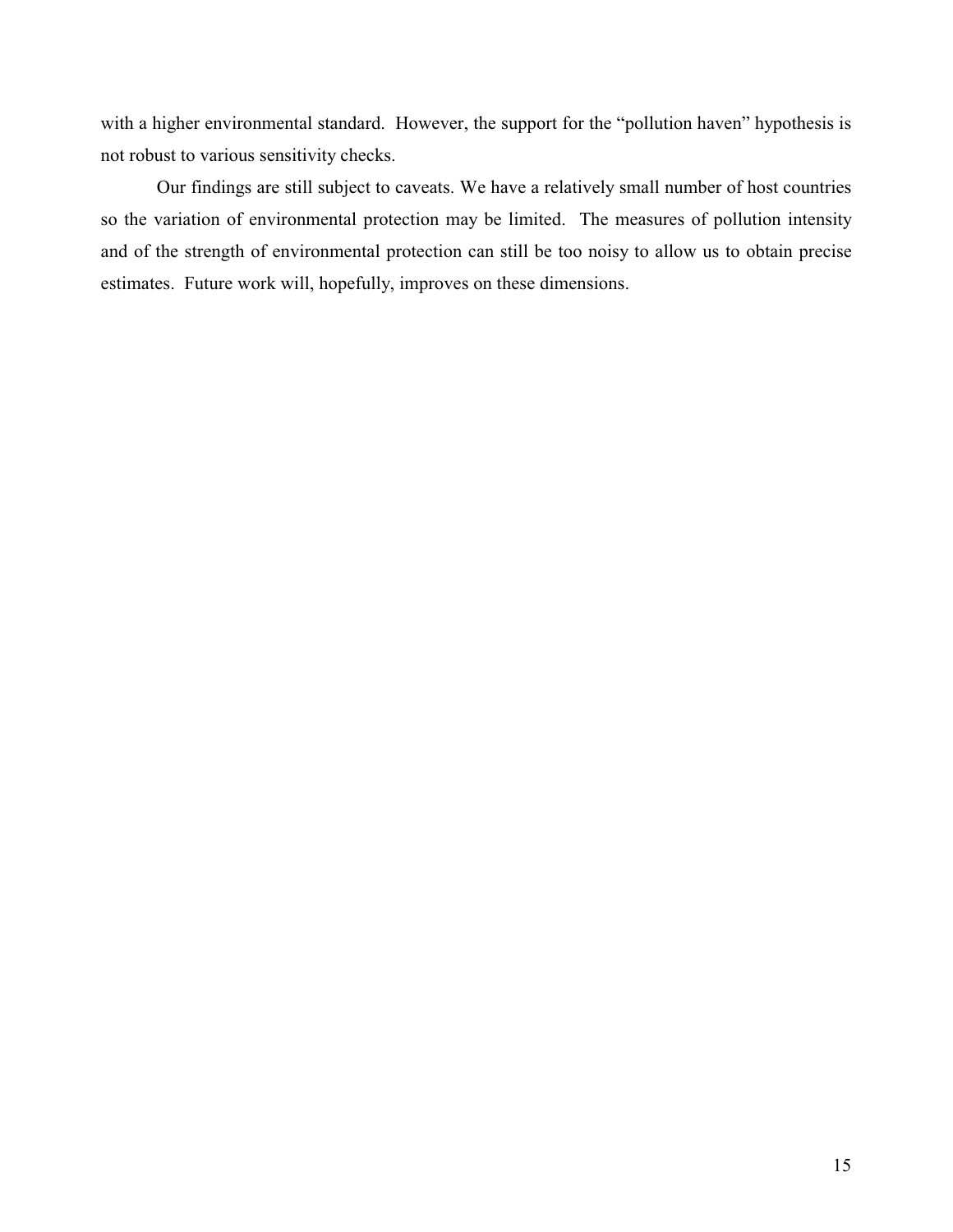# **BIBLIOGRAPHY**

- Becker, Randy and Vernon Henderson. 2000. "Effects of Air Quality Regulation on Polluting Industries," Journal of Political Economy, 108(2): 379-421.
- Caves, R., 1982, Multinational Enterprise and Economic Analysis. Cambridge University Press: New York.
- Census Bureau. 1994. "Pollution Abatement Costs and Expenditures: 1994," Current Industrial Reports. U.S. Department of Commerce, ESA.
- Damania, Richard, Per G. Fredriksson and John A. List. 2000. "Trade Liberalization, Corruption and Environmental Policy Formation: Theory and Evidence," CIES Discussion Paper No. 47. Adelaide University: Australia.
- Dasgupta, S., Laplante, B. and C. Meisner. 1998. "Accounting for toxicity risks in pollution control: Does it matter? World Bank Policy Research Working Paper No. 2002.
- Dean, Judith. 1992. Trade and Environment: A Survey of the Literature. Policy Research Working Paper World Development Report No. 966. The World Bank.
- Dunning, John H and Matija Rojec. 1993. Foreign Privatization in Central & Eastern Europe. CEEPN: Ljubljana, Slovenia.
- Froot, Kenneth, 1993, Foreign Direct Investment, Chicago: University of Chicago Press.
- Eskeland, Gunnar and Ann Harrison. 1997. "Moving to greener pastures? Multinationals and the pollution-haven hypothesis," The World Bank Policy Research Working Paper No. 1744.
- European Bank for Reconstruction and Development. 1997. Transition Report. London.
- Hines, James, 1995, "Forbidden payment: Foreign Bribery and American Business After 1977," NBER Working Paper 5266, September.
- Hunya, Gabor. 1997. "Large privatisation, restructuring and foreign direct investment" in Salvatore Zecchini, ed., Lessons from the Economic Transition. Central and Eastern Europe in the 1990s. Kluwer Academic Publishers: Dordrecht, Boston and London. 275-300.
- Kaufmann, Daniel, and Shang-Jin Wei. 1999. "Does 'Grease Payment' Speed Up the Wheels of Commerce?" NBER Working Paper 7093, April.
- Lankes, Hans-Peter and Anthony J. Venables, 1996, "Foreign direct investment in economic transition: The changing pattern of investments," *Economics of Transition*. 4: 331-347.
- Letchumanan, Raman and Fumio Kodama. 2000. "Reconciling the conflict between the 'pollutionhaven' hypothesis and an emerging trajectory of international technology transfer" Research Policy, 29:59-79.
- Levinson, Arik. 1996. "Environmental regulation and manufacturers' location choices: Evidence from the Census of Manufactures" Journal of Public Economics, 62:5-29.
- Meyer, Klaus. 1995. "Direct Foreign Investment in Eastern Europe. The Role of Labor Costs," Comparative Economic Studies. 37(3): 69-88.
- OECD. 1999. Environment in the Transition to a Market Economy. Progress in Central and Eastern Europe and the New Independent States. OECD: Paris.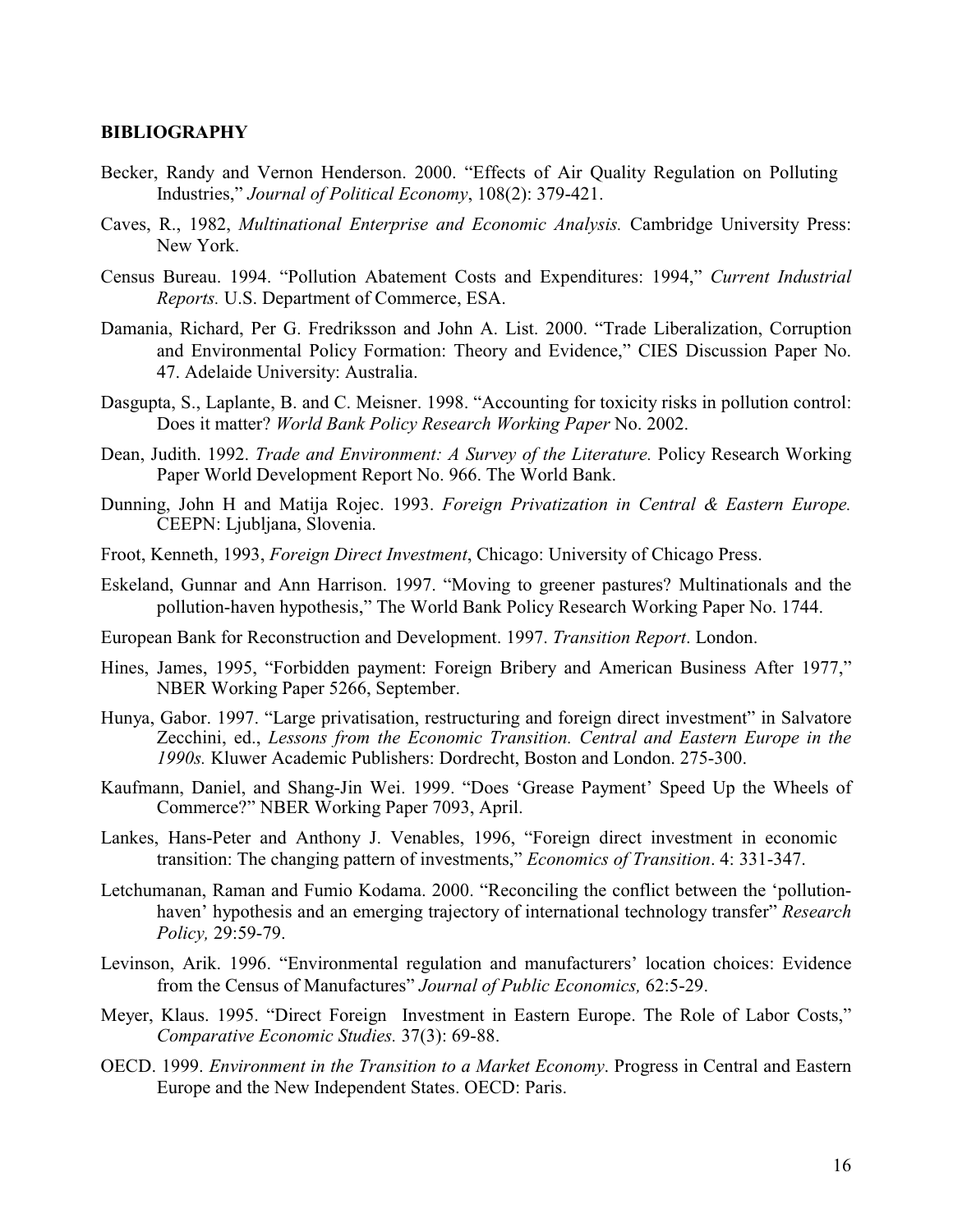- Smarzynska, Beata. 1999. "Composition of foreign direct investment and protection of intellectual property rights in transition economies" CEPR Working Paper 2228, September.
- Smarzynska, Beata and Shang-Jin Wei. 2000. "Corruption and composition of foreign direct investment: Firm level evidence" NBER Working Paper 7969, October.
- UNCTAD. 1993. Environmental Management in Transnational Corporations. United Nations: New York.
- Wei, Shang-Jin, 1997, "Why is Corruption So Much More Taxing Than Taxes? Arbitrariness Kills." NBER Working Paper 6255, November.
- Wei, Shang-Jin, 2000a, "How Taxing is Corruption on International Investors?" Review of Economics and Statistics, February, 82(1): 1-11.
- Wei, Shang-Jin. 2000b. "Local Corruption and Global Capital Flows," Brookings Papers on Economic Activity, No. 2.
- Wheeler, David, 2000, "Racing to the Bottom? Foreign Investment and Air Quality in Developing Countries." Unpublished working paper, The World Bank, November.

Xing, Y. and C. Kolstad. 1998. "Do Lax Environmental Regulations Attract Foreign Investment?" Working Paper No. 28-98. University of California Santa Barbara.

Zarsky, Lyuba. 1999. "Havens, Halos and Spaghetti: Untangling the Evidence about Foreign Direct Investment and the Environment" in Foreign Direct Investment and the Environment. OECD. p. 47-74.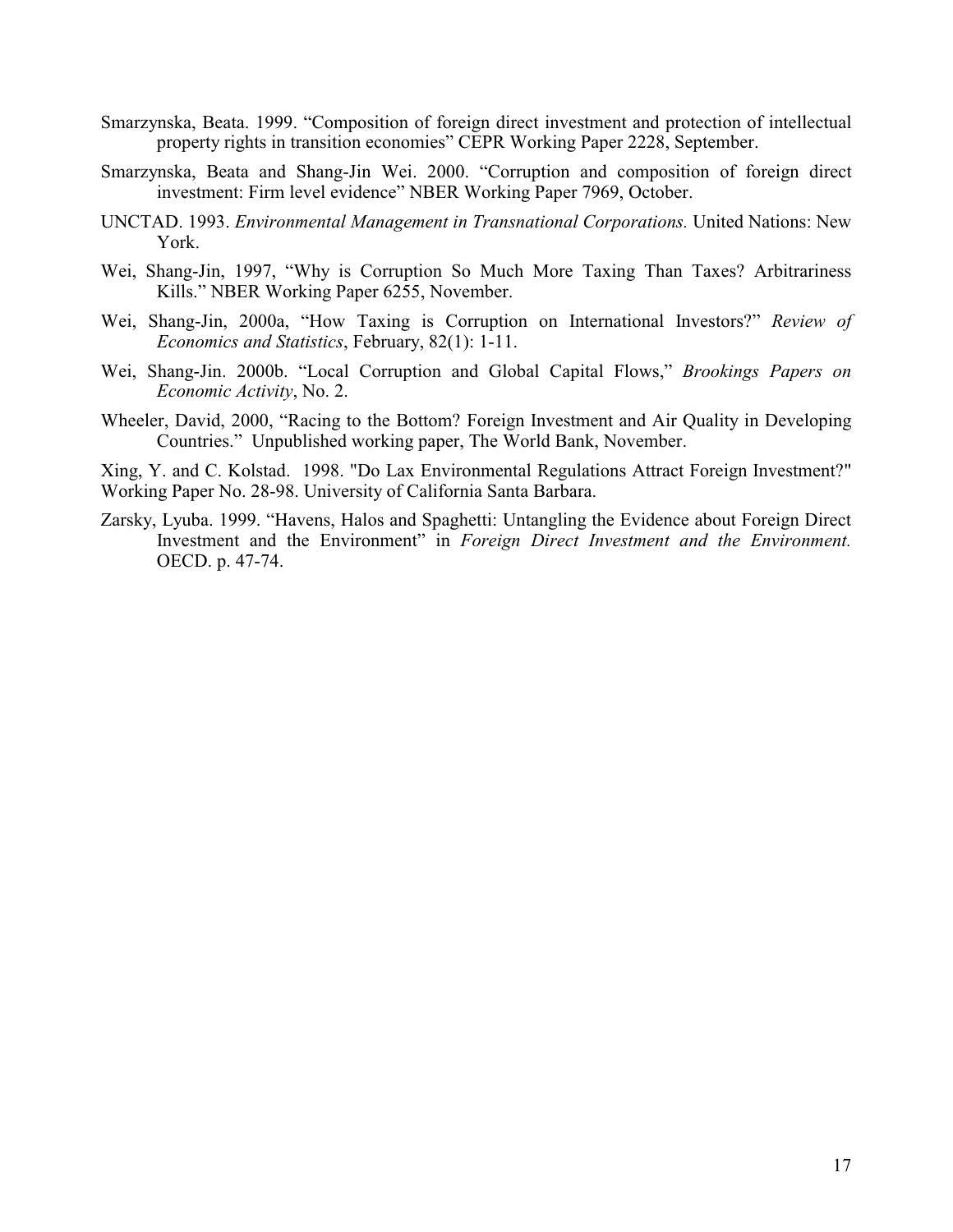## **APPENDIX I**

Firm specific variables used in the empirical analysis come from *Worldscope*, which is a commercial database providing detailed financial statements, business descriptions, and historical pricing information on thousands of public companies located in more than fifty countries. They pertain to 1993 or the closest year for which the information was available and refer to worldwide operations of each firm. Below we present a more detailed description of the variables.

- $\triangleright$  Firm size: measured by a firm's sales in millions of U.S. dollars
- Firm R&D intensity: measured by R&D expenditure as a percentage of net sales
- $\triangleright$  Regional experience: a dummy variable taking on the value of one if a firm had a trading relationship with the region before 1990, zero otherwise. Source: EBRD survey
- $\triangleright$  Distance: logarithm of distance in kilometers between the capital cities. The primary source is Rudloff (1981), supplemented by Pearce and Smith (1984). In the case of following countries the average distance from the main cities was used: Argentina (Buenos Aires, Cordoba, Rosario), Australia (Canberra, Sydney, Melbourne), Canada (Toronto, Vancouver, Montreal), Russia (Moscow, St. Petersburg, Nizhni Novogorod). The data for Nizhni Novogorod is from http://www.unn.runnet.ru/nn/whereis.htm. For the United States Kansas City, Missouri was used, for Netherlands De Bilt, Slovakia Poprad, Switzerland Zurich. Distances between Taiwan and other countries are from Shang-Jin Wei's NBER web site: www.nber.org/~wei.
- $\triangleright$  *Pollution emissions index:* 1997 pollution emission data by facility comes from the EPA website (www.epa.gov/triexplorer/facility.htm). The volume of emissions is measured by weight. Four-digit SIC codes by facility were taken from a CD-ROM provided by the EPA, which is labeled "RY 1998 TRI Database Files." The data can be found in Section  $2.12 -$ TRI Facility SIC History. The information on all facilities that reported both an SIC code and emissions were taken into account. The SIC code and the emissions data were matched for each facility. If a facility reported more than one SIC code, each unique facility and SIC pair was treated as an individual observation. The value of emissions for each observation was divided by the number of SIC codes reported for the facility. The data was then regrouped by SIC code and the median of all observations for a particular 4 digit SIC code was calculated for each emissions category (air, land, water, underground).

The emissions data were then normalized by the average shipping volume in the industry. The information on shipping volumes comes from the 1997 Economic Census CD-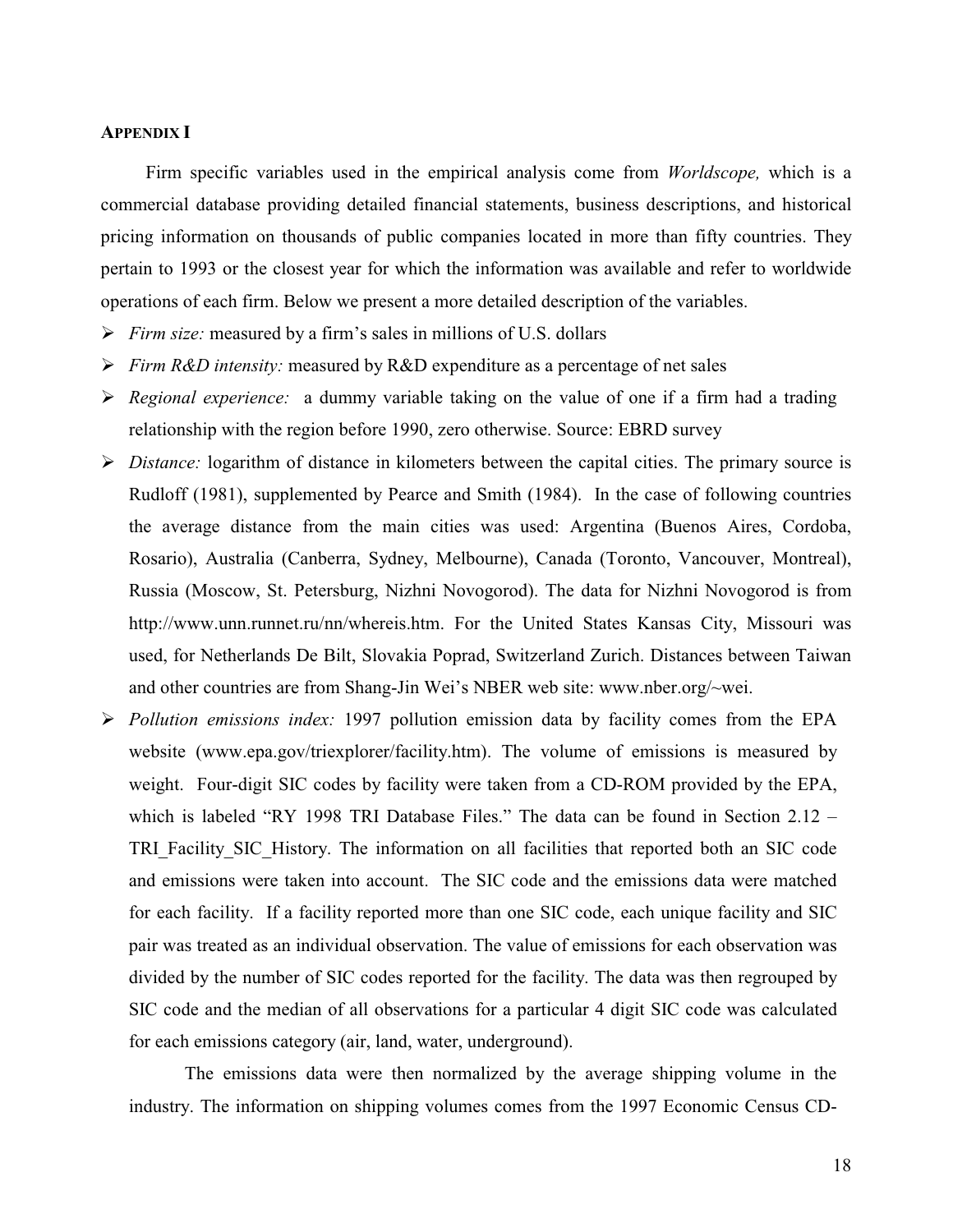ROM. The average shipping volume was found by dividing the 1997 value of sales, shipments and receipts (given in thousands of dollars) by the number of establishments reporting for that SIC code. If data on shipping volumes were not available for a particular SIC code, that code was dropped. The data were then converted into an index as described in Section II

- $\triangleright$  Abatement index: based on the 1994 data on total pollution abatement expenditures as reported in the Manufacturers' Pollution Abatement Capital Expenditures and Operating Costs Survey (PACE). Source: Census Bureau (1994). Total pollution abatement expenditures are equal to the sum of operating costs and capital expenditures related to pollution abatement. A similar procedure to that followed in the case of emissions index was used to obtain normalized median values for each 4 digit SIC code. Then the data was converted into an index ranging from 0 (if the normalized value was below the  $33<sup>rd</sup>$  percentile) to 2 (if the value was above the  $66^{\text{th}}$  percentile)
- > GDP and GDP per capita: data for 1993. Source: EBRD (1994)
- $\triangleright$  *GCR/WDR:* see the description in Section II.
- $\triangleright$  Corporate tax rate: in percentages; if several rates apply, the highest one was used. Source: PriceWaterhousePaineWebber
- $\triangleright$  Index of Air and Water Ambient and Emission (Effluent) Standards: grades how closely the national environmental legislation approximates EU standards. Source: EBRD (1997).

| Value of index | Description                                                                  |
|----------------|------------------------------------------------------------------------------|
|                | Maximum permissible concentration (MPC) system in place, broadly based       |
|                | on the former Soviet system                                                  |
|                | New system is being introduced, either as an evolution of MPC or in order to |
|                | meet EU requirements                                                         |
|                | Essentially new standards system is in place, often following EU             |
|                | requirements                                                                 |

 $\triangleright$  Participation in key international treaties. These treaties are: the Convention on Long-range Transboundary Air Pollution, the Convention on Environmental Impact Assessment in a Transboundary Context, the Convention on the Transboundary Effects of Industrial Accidents, and the Convention on the Protection and Use of Transboundary Water-courses and International Lakes. The information on treaties comes from the United Nations Economic Commission for Europe. An index is created by awarding each country 1 point for ratifying the treaty prior to 1996 and 0.5 point for signing each treaty before 1996 or ratifying it after that time. Thus, the index can range from 0 to 4.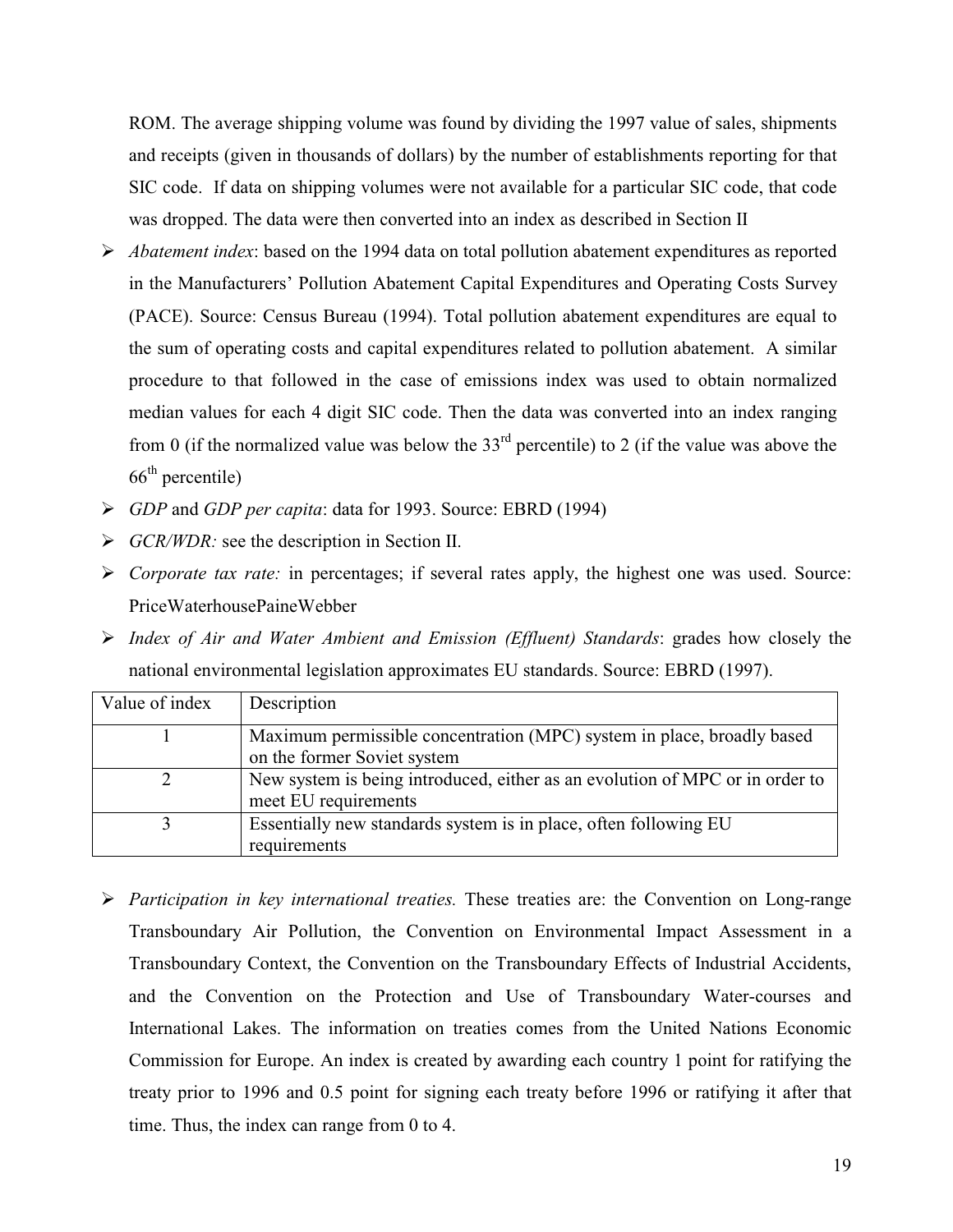- $\triangleright$  Number of Environmental NGOs per Million Population: data for 1996. Source: OECD (1999,  $p. 47)$
- > Reduction in Lead Emissions: Percentage reduction in total lead emissions between 1990 and 1996. Source: OECD (1999, p. 47)
- > Reduction in Lead Emissions Adjusted for Changes in GDP: Percentage reduction in total lead emissions plus percentage change in GDP during the corresponding period.
- $\triangleright$  Reduction in Water Pollutant Emissions: percentage reduction in emissions of organic water pollutants that took place between 1990 and 1994 (measured in kg per day per worker). The emissions levels, from which the reduction has been calculated, come from the World Development Indicators database and are measured in terms of biochemical oxygen demand, which refers to the amount of oxygen that bacteria in water will consume in breaking down waste.
- Reduction in  $CO_2$  Emissions: percentage reduction in  $CO_2$  emissions between 1992 and 1995, calculated using figures from the World Development Indicators database. The original figures refer to industrial emissions measured in metric tons per capita.
- $\triangleright$  Reduction in CO<sub>2</sub> Emissions Adjusted for Changes in GDP: percentage reduction in CO<sub>2</sub> emissions plus percentage change in GDP during the corresponding period.

Distance, GDP, GDP per capita and firm size are used in the log form.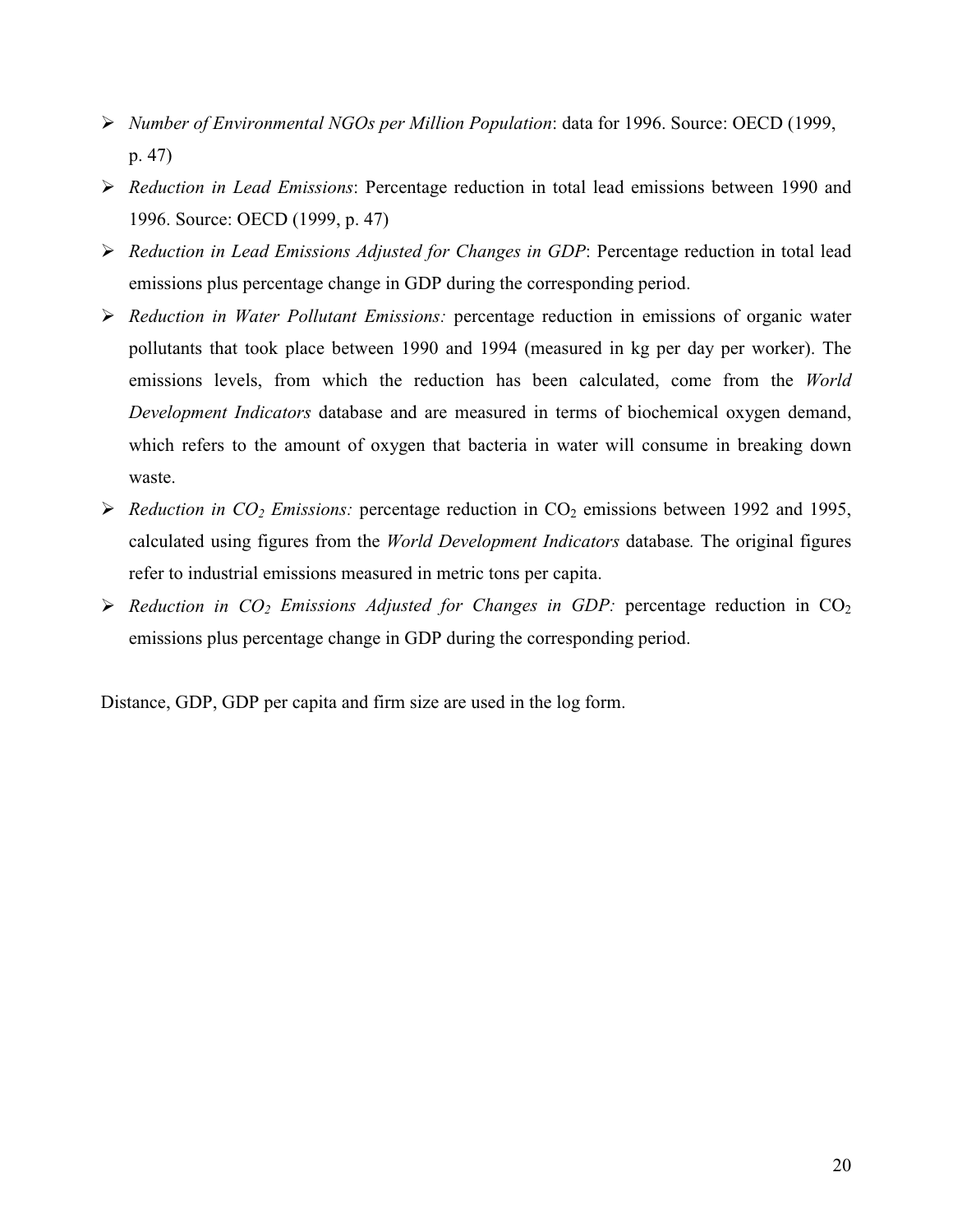|              | <b>High Pollution</b>                                   |            |                                               |
|--------------|---------------------------------------------------------|------------|-----------------------------------------------|
| $102 \sim$   | Copper ores                                             | 276#       | Manifold business forms                       |
| $109 \sim$   | Miscellaneous metal ores                                | 278 $\sim$ | Blankbooks and bookbinding                    |
| $131 \sim$   | Crude petroleum and natural gas                         | $282 *$    | Plastics materials and synthetics             |
| $132 \sim$   | Natural gas liquids                                     | 283 *      | Drugs                                         |
| $172 \sim$   | Painting and paper hanging special trade<br>contractors | 284 *      | Soaps, cleaners, and toilet goods             |
| $175 \sim$   | Carpentry and floor work special trade<br>contractors   | 287 *      | Agricultural chemicals                        |
| $179 \sim$   | Miscellaneous special trade contractors                 | 308        | Miscellaneous plastics products, n.e.c.       |
| 205#         | <b>Bakery</b> products                                  | $314-$     | Footwear, except rubber                       |
| 206#         | Sugar and confectionery products                        | $325 \sim$ | Structural clay products                      |
| $224 \sim$   | Narrow fabric mills                                     | $326*$     | Pottery and related products                  |
| $226*$       | Textile finishing, except wool                          | $327*$     | Concrete, gypsum, and plaster products        |
| $235 \sim$   | Hats, caps, and millinery                               | $328 \sim$ | Cut stone and stone products                  |
| $239 \sim$   | Miscellaneous fabricated textile products               | $329*$     | Miscellaneous nonmetallic mineral<br>products |
| 241 $\wedge$ | Logging                                                 | $331 *$    | Blast furnace and basic steel products        |
| 242          | Sawmills and planing mills                              | $332 *$    | Iron and steel foundries                      |
| 243          | Millwork, plywood, and structural<br>members            | 333#       | Primary nonferrous metals                     |
| 249          | Miscellaneous wood products                             | 341#       | Metal cans and shipping containers            |
| 251          | Household furniture                                     | $344*$     | Fabricated structural metal products          |
| 252#         | Office furniture                                        | 345 *      | Screw machine products, bolts, etc.           |
| 254          | Partitions and fixtures                                 | $347*$     | Metal services, n.e.c.                        |
| $259 \sim$   | Miscellaneous furniture and fixtures                    | 354 *      | Metalworking machinery                        |
| 261#         | Pulp mills                                              | $367 *$    | Electronic components and accessories         |
| 262#         | Paper mills                                             | 373        | Ship and boat building and repairing          |
| 263#         | Paperboard mills                                        | $385 \sim$ | Ophthalmic goods                              |
| $272 \sim$   | Periodicals                                             | $387 \sim$ | Watches, clocks, watchcases, and parts        |
| 273#         | <b>Books</b>                                            | $393 \sim$ | <b>Musical instruments</b>                    |
| 275          | Commercial printing                                     |            |                                               |

# Table 1. Classification of 3-digit SIC sectors by pollution intensity

 $\#$  emission but in another abatement category<br>  $\ast$  abatement but in another emission category

 $^\wedge$  only abatement data was available

 $\sim$  only emission data was available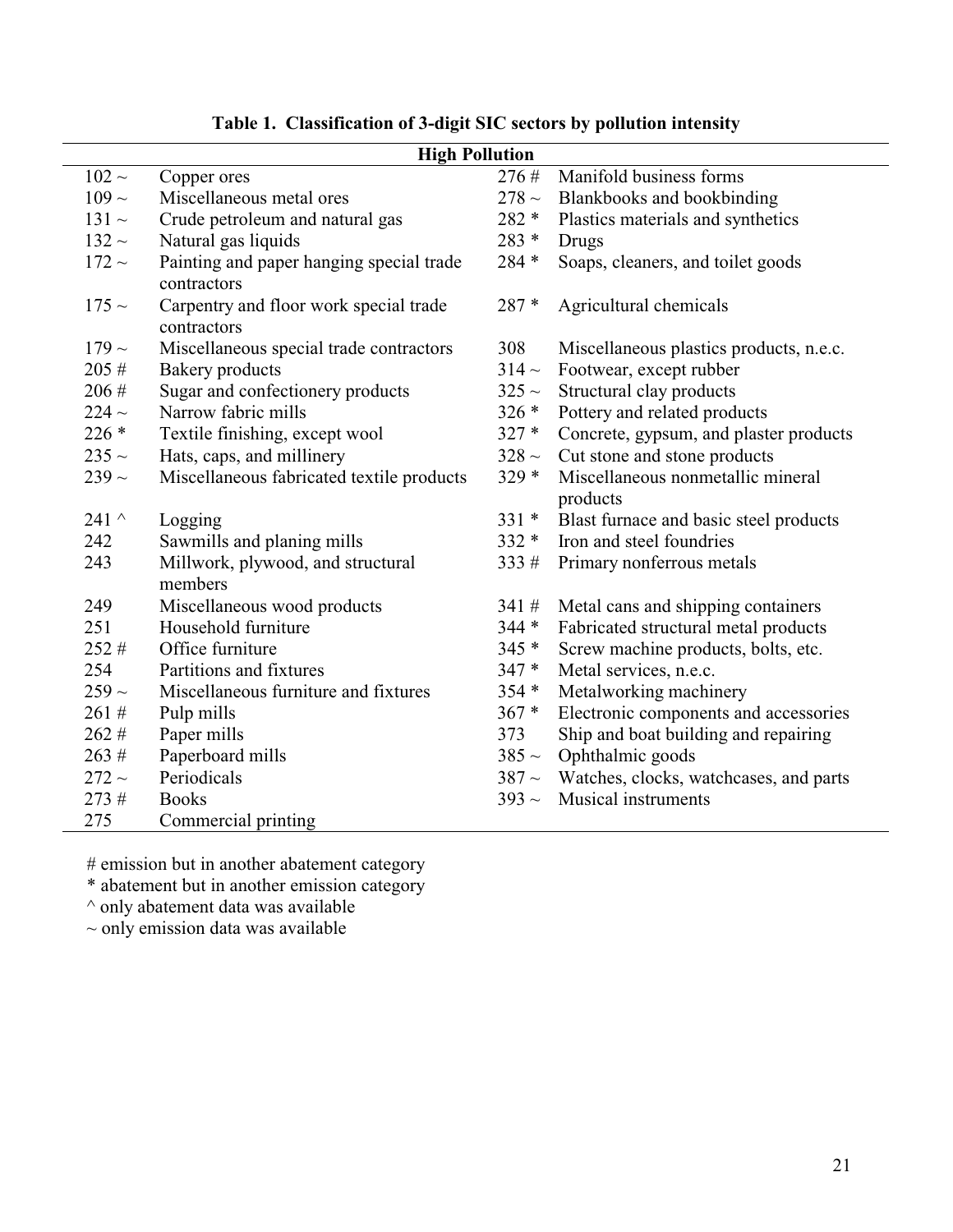| <b>Low Pollution</b>                                   |              | <b>Medium Pollution</b>                    |
|--------------------------------------------------------|--------------|--------------------------------------------|
| $142 \sim$ Crushed and broken stone, including riprap  | 201          | Meat products                              |
| $154 \sim$ General building contractors—nonresidential | $204 *$      | Grain mill products                        |
| buildings                                              |              |                                            |
| $202 \sim$ Dairy products                              | $205*$       | Bakery products                            |
| $204$ # Grain mill products                            | 214#         | Tobacco stemming and redrying              |
| 206 * Sugar and confectionery products                 | 221#         | Broadwoven fabric mills, cotton            |
| $211 \sim$ Cigarettes                                  | 226 #        | Textile finishing, except wool             |
| 214 * Tobacco stemming and redrying                    | 245 $\sim$   | Wood buildings and mobile homes            |
| 221 * Broadwoven fabric mills, cotton                  | $252 *$      | Office furniture                           |
| 222<br>Broadwoven fabric mills, manmade fiber and silk | 253 $\sim$   | Public building and related furniture      |
| $223 \sim$ Broadwoven fabric mills, wool               | $262 *$      | Paper mills                                |
| $227 \sim$ Carpets and rugs                            | $263 *$      | Paperboard mills                           |
| $232 \sim$ Men's and boys' furnishings                 | 265#         | Paperboard containers and boxes            |
| 261 * Pulp mills                                       | 271 $\wedge$ | Newspapers                                 |
| Paperboard containers and boxes<br>$265 *$             | 282 #        | Plastics materials and synthetics          |
| 273 * Books                                            | 285          | Paints and allied products                 |
| $274 \sim$ Miscellaneous publishing                    | 287#         | Agricultural chemicals                     |
| Manifold business forms<br>$276*$                      | 291          | Petroleum refining                         |
| $277 \sim$ Greeting cards                              | 295 *        | Asphalt paving and roofing materials       |
| $279 \sim$ Printing trade services                     | 306          | Fabricated rubber products, n.e.c.         |
| $283 \#$ Drugs                                         | 311          | Leather tanning and finishing              |
| 284 # Soaps, cleaners, and toilet goods                | $321 \sim$   | Flat glass                                 |
| Asphalt paving and roofing materials<br>295#           | 322          | Glass and glassware, pressed or blown      |
| 299<br>Miscellaneous petroleum and coal products       | 323          | Products of purchased glass                |
| 301<br>Tires and inner tubes                           | 324          | Cement, hydraulic                          |
| $302 \sim$ Rubber and plastics footwear                | 326#         | Pottery and related products               |
| 305<br>Hose and belting and gaskets and packing        | 327#         | Concrete, gypsum, and plaster products     |
| $317 \sim$ Handbags and personal leather goods         | 329 #        | Miscellaneous nonmetallic mineral products |
| 331 # Blast furnace and basic steel products           | 332 #        | Iron and steel foundries                   |
| Primary nonferrous metals<br>$333*$                    | $336*$       | Nonferrous foundries (castings)            |
| Secondary nonferrous metals<br>334                     | 339          | Miscellaneous primary metal products       |
| 335<br>Nonferrous rolling and drawing                  | 344#         | Fabricated structural metal products       |
| 336 # Nonferrous foundries (castings)                  | $346*$       | Metal forgings and stampings               |
| 341 * Metal cans and shipping containers               | 347#         | Metal services, n.e.c.                     |
| Plumbing and heating, except electric<br>343           | $348 *$      | Ordnance and accessories, n.e.c.           |
| Screw machine products, bolts, etc.<br>345#            | 353#         | Construction and related machinery         |
| Metal forgings and stampings<br>346#                   | 354#         | Metalworking machinery                     |
| 348 # Ordnance and accessories, n.e.c.                 | 356 *        | General industrial machinery               |
| $353*$<br>Construction and related machinery           | 358          | Refrigeration and service machinery        |
| 356#<br>General industrial machinery                   | $359 \sim$   | Industrial machinery, n.e.c.               |
| 361<br>Electric distribution equipment                 | 362          | Electrical industrial apparatus            |
| Electric lighting and wiring equipment<br>364#         | $364 *$      | Electric lighting and wiring equipment     |
| Communications equipment<br>366                        | $365 \sim$   | Household audio and video equipment        |
| 367#<br>Electronic components and accessories          | 372#         | Aircraft and parts                         |
| $372 *$<br>Aircraft and parts                          | 374          | Railroad equipment                         |
| 376<br>Guided missiles, space vehicles, parts          | 382 $\sim$   | Measuring and controlling devices          |
| $381 -$<br>Search and navigation equipment             | 386          | Photographic equipment and supplies        |
| 391<br>Jewelry, silverware, and plated ware            | 395#         | Pens, pencils, office, and art supplies    |
| $395*$<br>Pens, pencils, office, and art supplies      |              |                                            |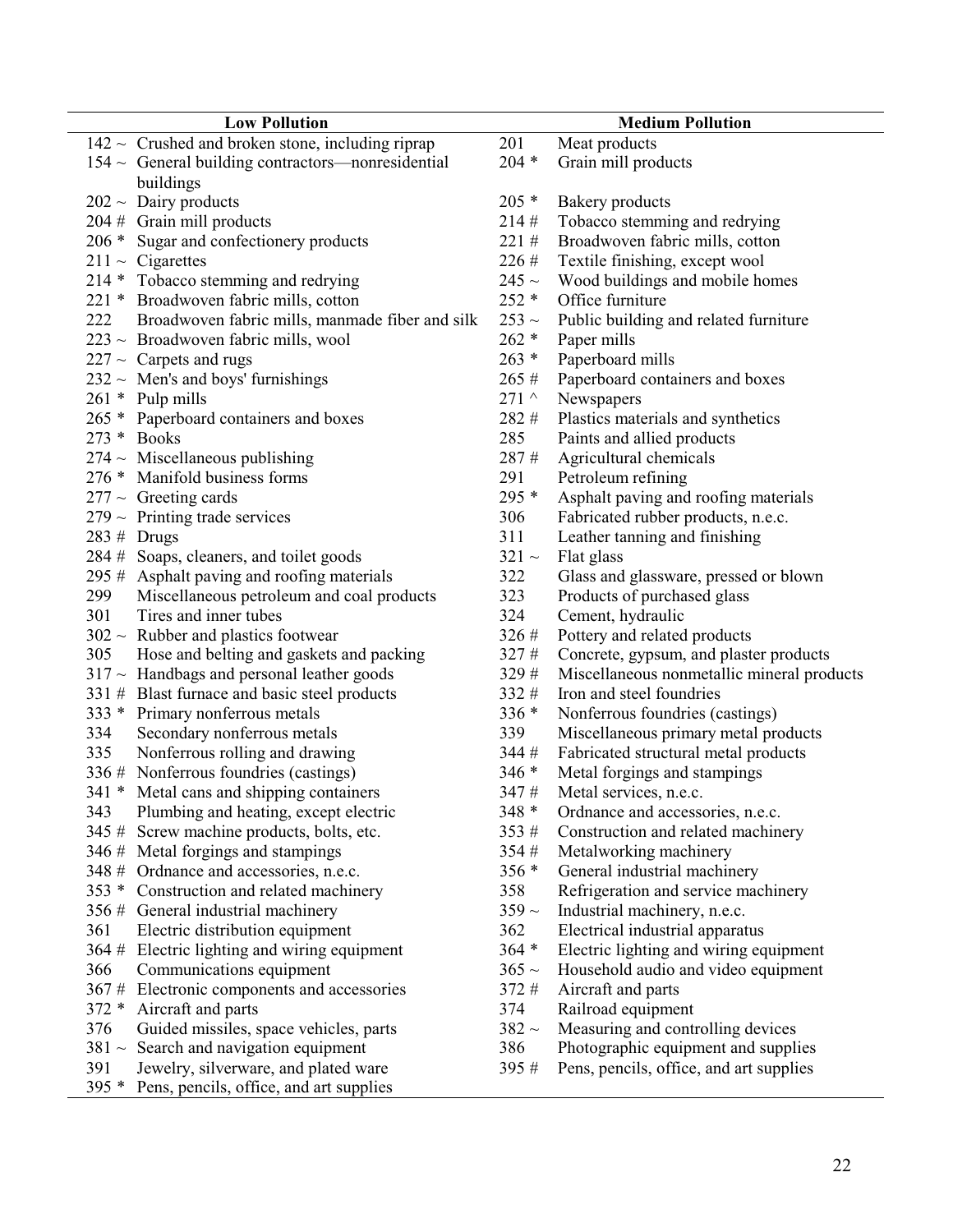|                    | Corruption     |                  |                  |                  |             |      | <b>Reduction in emissions</b> |                 |
|--------------------|----------------|------------------|------------------|------------------|-------------|------|-------------------------------|-----------------|
|                    | <b>GCR/WDR</b> | Neumann          | <b>Treaties</b>  | <b>Standards</b> | <b>NGOs</b> | Lead | <b>Water pollutants</b>       | CO <sub>2</sub> |
| Armenia            | 4.5            | 6                | 1.5              |                  |             |      | $-136.4$                      | 8.4             |
| Azerbaijan         | 5.5            | 6                |                  |                  |             |      | $-13.3$                       | 32.6            |
| <b>Belarus</b>     | 5              | 4                | 1.5              |                  |             | 97   |                               | 34.5            |
| <b>Bulgaria</b>    | 5.5            | 4                | 3.5              | 1                | 11.8        | 42   | $-27.3$                       | $-12.1$         |
| Croatia            |                | 4                | 2.5              | $\overline{2}$   | 39          | 39   | $-6.7$                        | $-7.7$          |
| <b>Czech Rep.</b>  | 3.3            | 4                | 2.5              | $\overline{3}$   | 49.5        |      | $-7.7$                        | 8.8             |
| <b>Estonia</b>     | 2.6            | $\overline{2}$   | 2.5              | $\overline{2}$   | 21.9        | 72   |                               | 23.0            |
| Georgia            | 5              | $\overline{4}$   | 0.5              | $\mathbf{1}$     |             |      |                               | 84.8            |
| <b>Hungary</b>     | 3.9            | 6                | 3.5              | $\overline{3}$   | 69.1        |      | $-12.5$                       | $-3.8$          |
| <b>Kazakhstan</b>  | 5.1            | 4                | $\overline{2}$   |                  |             | 15   |                               | 28.0            |
| Kyrgyzstan         | 4.9            | $\overline{4}$   | 0.5              | 1                |             |      | $-33.3$                       | 48.7            |
| Latvia             | 4.6            | 4                | 2.5              | $\overline{2}$   | 22.2        |      | $-41.7$                       | 24.6            |
| Lithuania          | 3.9            | $\boldsymbol{0}$ | 2.5              | $\mathbf{1}$     | 21.3        | 62   | $-25.0$                       | 31.4            |
| Macedonia          |                | 8                |                  |                  | 36          |      | 5.6                           | 1.0             |
| Moldova            | 5              |                  | $\overline{4}$   | 1                |             |      | $-80.0$                       | 46.9            |
| Poland             | 4.6            | $\overline{4}$   | 2.5              | 3                | 15.5        | 27   | $-14.3$                       | $-0.6$          |
| Romania            |                | 6                | 2.5              | $\overline{2}$   | 9           |      | $-16.7$                       | 1.3             |
| <b>Russia</b>      | 5.3            | 8                | 3.5              | 1                |             |      |                               | 13.6            |
| <b>Slovak Rep.</b> | 3.6            | 4                | $\overline{2}$   | $\overline{2}$   | 26.1        | 45   | $-7.7$                        | 13.6            |
| Slovenia           |                | $\overline{2}$   | $\overline{2}$   | $\mathfrak{2}$   | 57          |      | 0.0                           | $-16.8$         |
| Tajikistan         |                | 4                | $\boldsymbol{0}$ |                  |             |      |                               | 76.0            |
| Turkmenistan       |                | 4                | $\boldsymbol{0}$ |                  |             |      |                               | $-6.5$          |
| <b>Ukraine</b>     | 4.3            | 4                | $\overline{2}$   |                  |             | 75   | $-7.1$                        | 28.9            |
| <b>Uzbekistan</b>  | 5.2            | 4                | $\boldsymbol{0}$ |                  |             | 50   |                               | 18.5            |

Table 2. Measures of environmental standards and corruption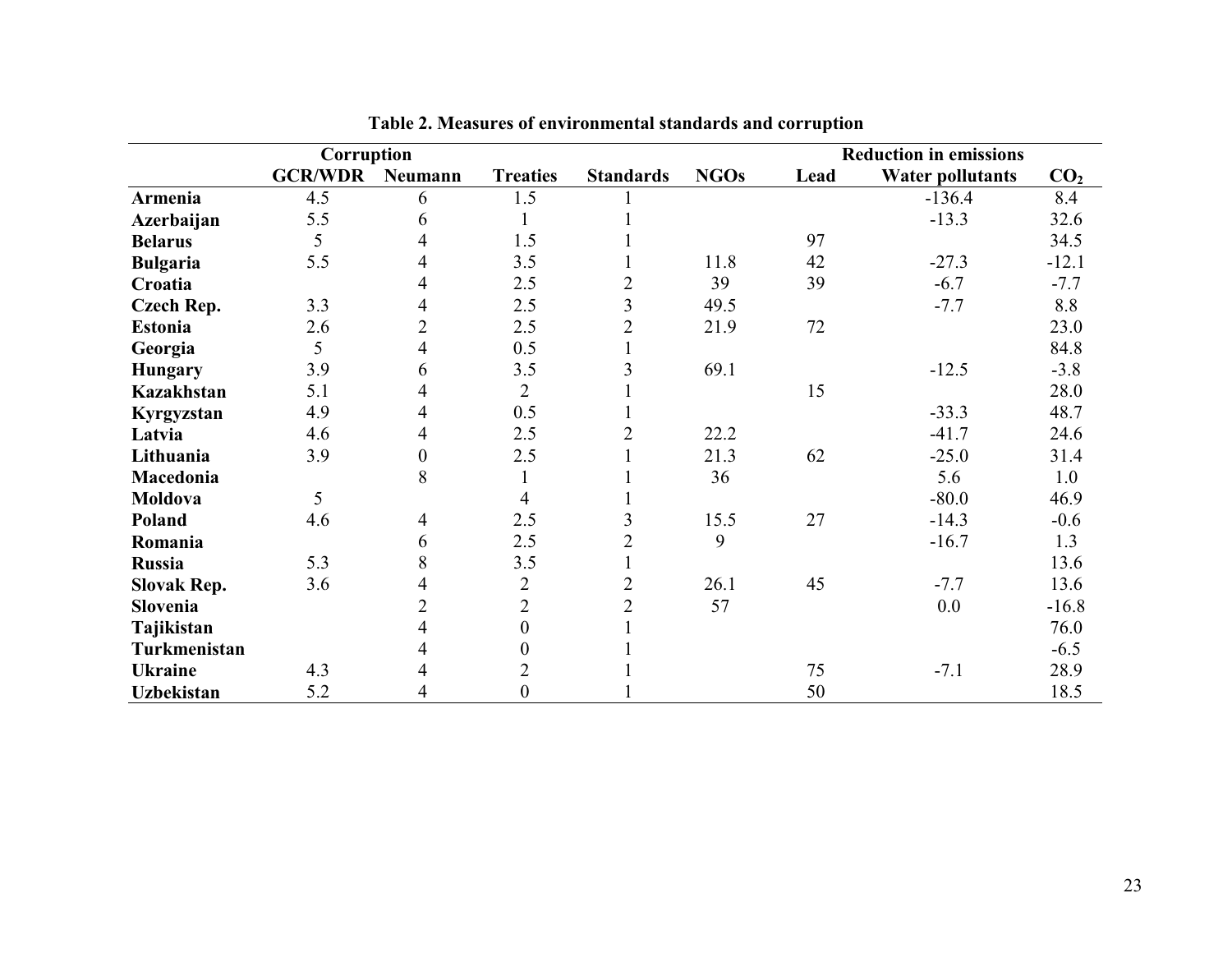| Variable                                    | No. of Obs. | Mean    | Std. Dev. |
|---------------------------------------------|-------------|---------|-----------|
| ln (Firm size)                              | 534         | 13.4    | 1.9       |
| R&D-intensity                               | 534         | 2.4     | 3.6       |
| Regional experience                         | 534         | 0.3     | 0.5       |
| Emissions index                             | 559         | 0.9     | 0.8       |
| Abatement index                             | 448         | 1.2     | 0.8       |
| ln (Distance)                               | 11,726      | 8.2     | 0.9       |
| ln(GDP)                                     | 24          | 8.7     | 1.6       |
| ln (GDP per capita)                         | 24          | 6.6     | 1.1       |
| Tax rate                                    | 22          | 29.5    | 6.4       |
| Corruption GCR/WDR index                    | 18          | 4.5     | 0.8       |
| Corruption Neumann index                    | 23          | 5.3     | 1.8       |
| Participation in international treaties     | 24          | 1.9     | 1.2       |
| Emissions standards                         | 24          | 1.5     | 0.7       |
| Reduction in $CO2$ emissions                | 24          | 19.9    | 25.9      |
| Reduction in water pollution emissions      | 17          | $-26.5$ | 35.6      |
| Reduction in lead emissions                 | 10          | 52.4    | 24.4      |
| No. of environmental NGOs per mn population | 12          | 31.5    | 18.9      |

Table 3a. Summary statistics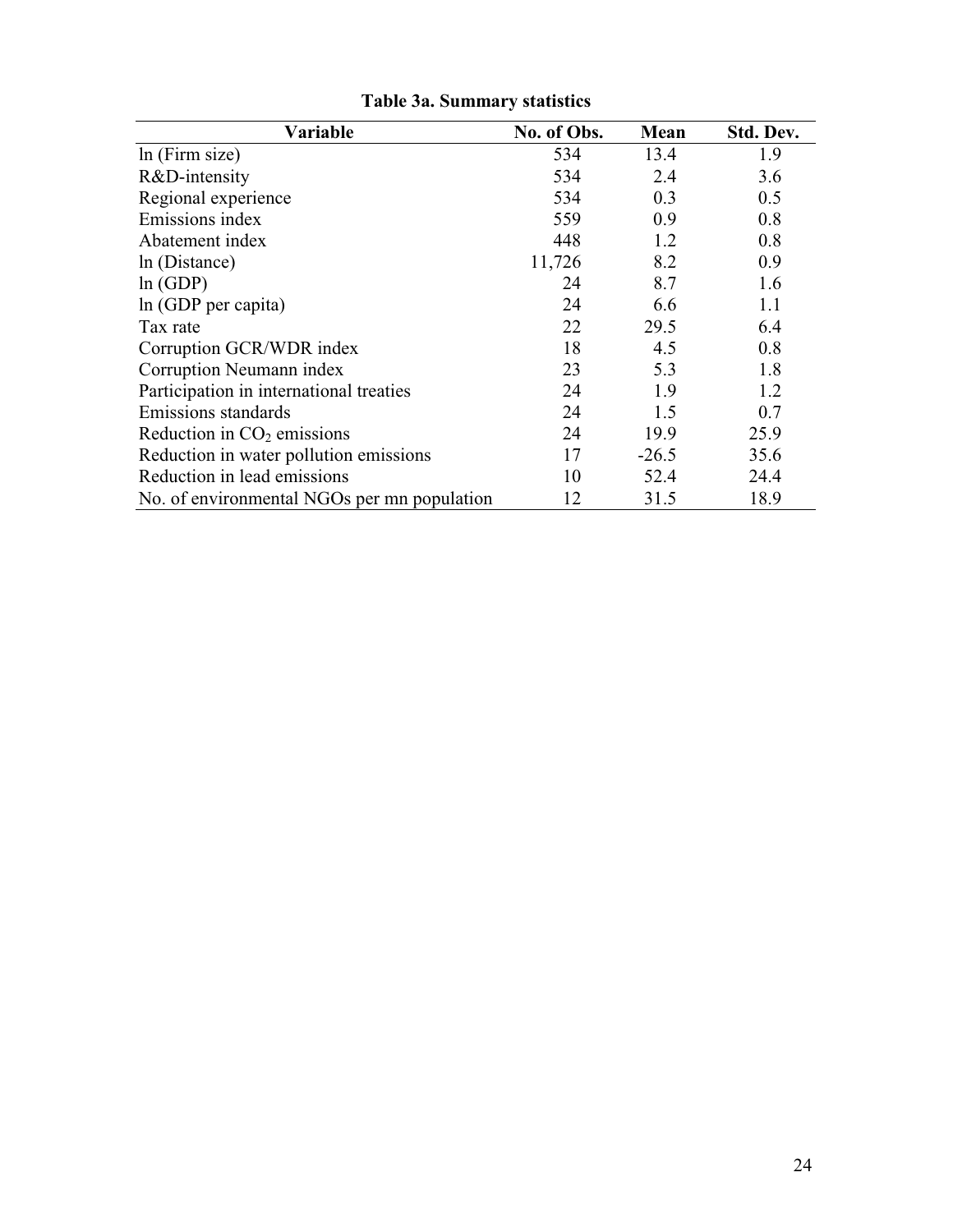|                  |         |         |         |         |         |         |         |         |         | In (GDP) In (GDP p.c.) Tax rate Distance GCR/WDR Neumann Treaties Adj Treaties Standards Adj Standards Lead |      | Water $CO2$ |      |
|------------------|---------|---------|---------|---------|---------|---------|---------|---------|---------|-------------------------------------------------------------------------------------------------------------|------|-------------|------|
| ln(GDP)          | 1.00    |         |         |         |         |         |         |         |         |                                                                                                             |      |             |      |
| ln(GDP p.c.)     | 0.71    | 1.00    |         |         |         |         |         |         |         |                                                                                                             |      |             |      |
| Tax rate         | 0.27    | 0.00    | 1.00    |         |         |         |         |         |         |                                                                                                             |      |             |      |
| Distance         | $-0.08$ | $-0.14$ | 0.02    | 1.00    |         |         |         |         |         |                                                                                                             |      |             |      |
| <b>GCR/WDR</b>   | $-0.04$ | $-0.47$ | 0.03    | 0.13    | 1.00    |         |         |         |         |                                                                                                             |      |             |      |
| Neumann          | 0.21    | $-0.08$ | $-0.19$ | 0.04    | 0.45    | 1.00    |         |         |         |                                                                                                             |      |             |      |
| Treaties         | 0.53    | 0.53    | $-0.01$ | $-0.14$ | $-0.20$ | 0.03    | 1.00    |         |         |                                                                                                             |      |             |      |
| Adj Treaties     | 0.36    | 0.66    | $-0.34$ | $-0.02$ | $-0.22$ | 0.09    | 0.42    | 1.00    |         |                                                                                                             |      |             |      |
| <b>Standards</b> | 0.53    | 0.72    | 0.12    | $-0.13$ | $-0.60$ | $-0.08$ | 0.41    | 0.55    | 1.00    |                                                                                                             |      |             |      |
| Adj Standards    | 0.45    | 0.76    | $-0.24$ | $-0.03$ | $-0.32$ | 0.14    | 0.27    | 0.96    | 0.69    | 1.00                                                                                                        |      |             |      |
| Lead             | $-0.68$ | $-0.62$ | $-0.36$ | $-0.09$ | $-0.29$ | $-0.26$ | $-0.19$ | 0.01    | $-0.33$ | $-0.27$                                                                                                     | 1.00 |             |      |
| Water pollut.    | 0.63    | 0.63    | 0.07    | $-0.07$ | $-0.25$ | $-0.11$ | $-0.09$ | 0.21    | 0.35    | 0.33                                                                                                        | 0.04 | 1.00        |      |
| CO <sub>2</sub>  | $-0.56$ | $-0.73$ | $-0.04$ | 0.09    | 0.19    | $-0.15$ | $-0.37$ | $-0.28$ | $-0.44$ | $-0.29$                                                                                                     | 0.54 | $-0.30$     | 1.00 |

Table 3b. Correlations between country specific variables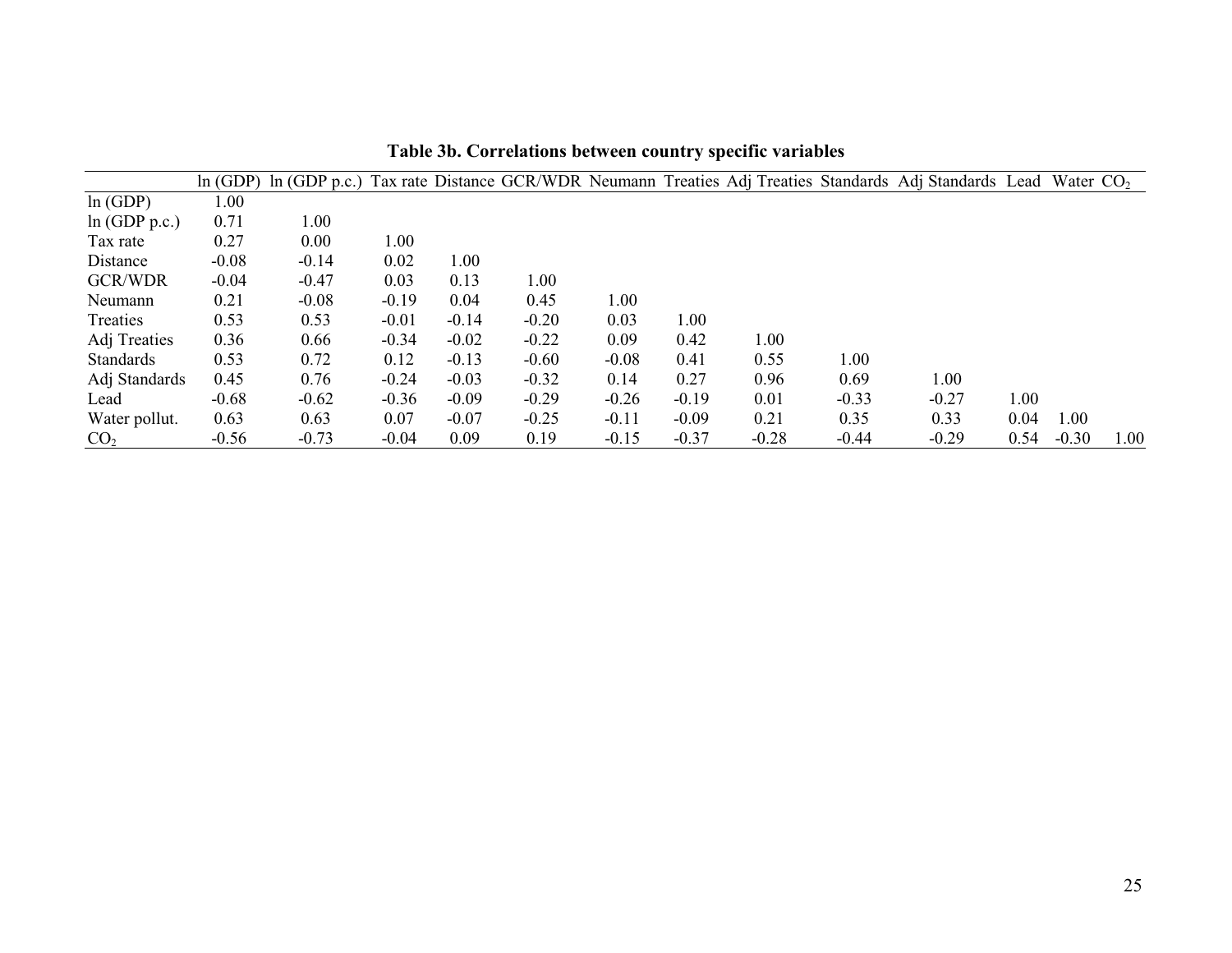|                            |              | <b>Treaties</b> |              | <b>Enforcement Adjusted Treaties</b> |              |              |  |
|----------------------------|--------------|-----------------|--------------|--------------------------------------|--------------|--------------|--|
|                            |              |                 |              |                                      |              |              |  |
| <b>Firm size</b>           | $0.0063***$  | $0.0063***$     | $0.0062***$  | $0.0112***$                          | $0.0117***$  | $0.0094***$  |  |
|                            | (0.0008)     | (0.0008)        | (0.0009)     | (0.0015)                             | (0.0016)     | (0.0017)     |  |
| <b>R&amp;D-intensity</b>   | $-0.0014***$ | $-0.0014***$    | $-0.0013***$ | $-0.0038***$                         | $-0.0040***$ | $-0.0029***$ |  |
|                            | (0.0005)     | (0.0005)        | (0.0005)     | (0.0007)                             | (0.0007)     | (0.0009)     |  |
| <b>Regional experience</b> | $0.0053**$   | $0.0053**$      | $0.0057**$   | 0.0008                               | 0.0009       | 0.0031       |  |
|                            | (0.0024)     | (0.0024)        | (0.0023)     | (0.0023)                             | (0.0024)     | (0.0031)     |  |
| <b>GDP</b>                 | $0.0088***$  | $0.0089***$     | $0.0088***$  | $0.0191***$                          | $0.0212***$  | $0.0154***$  |  |
|                            | (0.0016)     | (0.0016)        | (0.0011)     | (0.0034)                             | (0.0042)     | (0.0031)     |  |
| GDP per capita             | 0.0014       | 0.0016          | $-0.0003$    | 0.0057                               | $-0.0082$    | $-0.0097*$   |  |
|                            | (0.0031)     | (0.0030)        | (0.0019)     | (0.0121)                             | (0.0097)     | (0.0059)     |  |
| Tax rate                   | $-0.0003*$   | $-0.0003**$     | $-0.0001$    | $-0.0020***$                         | $-0.0011***$ | 0.0000       |  |
|                            | (0.0002)     | (0.0002)        | (0.0002)     | (0.0005)                             | (0.0002)     | (0.0005)     |  |
| <b>Distance</b>            | $-0.0097***$ | $-0.0097***$    | $-0.0098***$ | $-0.0196***$                         | $-0.0206***$ | $-0.0173***$ |  |
|                            | (0.0019)     | (0.0020)        | (0.0024)     | (0.0034)                             | (0.0035)     | (0.0042)     |  |
| Corruption                 | $-0.0028$    | $-0.0027$       |              | $-0.0135***$                         | $-0.0128***$ |              |  |
|                            | (0.0026)     | (0.0026)        |              | (0.0042)                             | (0.0041)     |              |  |
| <b>Env Regime</b>          | 0.0007       |                 | 0.0036       | $-0.0085**$                          |              | $0.0063*$    |  |
|                            | (0.0021)     |                 | (0.0025)     | (0.0039)                             |              | (0.0036)     |  |
| <b>Env Regime</b>          | $-0.0026**$  | $-0.0024**$     | $-0.0025**$  | $-0.0029**$                          | $-0.0040***$ | $-0.0025***$ |  |
| * Emission Index           | (0.0012)     | (0.0009)        | (0.0012)     | (0.0013)                             | (0.0012)     | (0.0011)     |  |
| <b>Number of obs</b>       | 6,384        | 6,384           | 7,728        | 3,024                                | 3,024        | 4,368        |  |
| Wald Chi <sup>2</sup>      | 1,330        | 1,305           | 921          | 605                                  | 1,359        | 1,563        |  |
| Prob > Chi <sup>2</sup>    | 0.00         | 0.00            | 0.00         | 0.00                                 | 0.00         | 0.00         |  |
| Pseudo $R^2$               | 0.28         | 0.28            | 0.26         | 0.27                                 | 0.26         | 0.24         |  |

Table 4. Participation in international treaties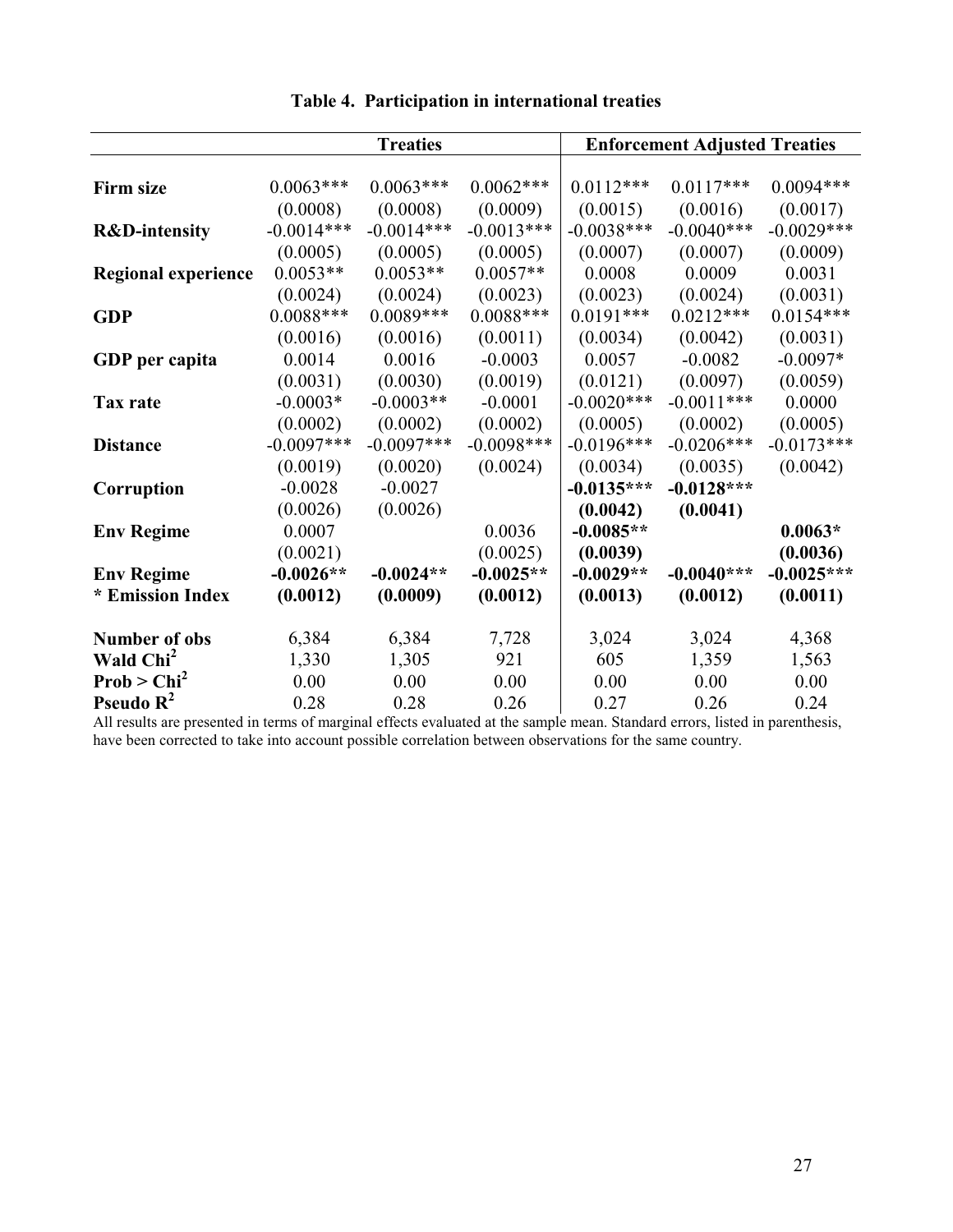|                            | <b>Standards</b> | <b>Adjusted</b>  |              | <b>Reduction in emissions</b> |                 |              | <b>Adjusted reduction</b> |  |  |
|----------------------------|------------------|------------------|--------------|-------------------------------|-----------------|--------------|---------------------------|--|--|
|                            |                  | <b>Standards</b> | Water        | Lead                          | CO <sub>2</sub> | Lead         | CO <sub>2</sub>           |  |  |
|                            |                  |                  |              |                               |                 |              |                           |  |  |
| Firm size                  | $0.0065***$      | $0.0114***$      | $0.0063***$  | $0.0079***$                   | $0.0062***$     | $0.0080***$  | $0.0067***$               |  |  |
|                            | (0.0008)         | (0.0018)         | (0.0011)     | (0.0012)                      | (0.0008)        | (0.0010)     | (0.0010)                  |  |  |
| <b>R&amp;D-intensity</b>   | $-0.0014***$     | $-0.0039***$     | $-0.0016***$ | $-0.0018**$                   | $-0.0014***$    | $-0.0018**$  | $-0.0015***$              |  |  |
|                            | (0.0005)         | (0.0008)         | (0.0005)     | (0.0008)                      | (0.0005)        | (0.0008)     | (0.0005)                  |  |  |
| <b>Regional experience</b> | $0.0056**$       | 0.0009           | 0.0023       | $0.0077**$                    | $0.0054**$      | $0.0081**$   | $0.0055**$                |  |  |
|                            | (0.0024)         | (0.0023)         | (0.0020)     | (0.0045)                      | (0.0023)        | (0.0049)     | (0.0025)                  |  |  |
| <b>GDP</b>                 | $0.0088***$      | $0.0210***$      | $0.0085***$  | $0.0116***$                   | $0.0085***$     | $0.0118***$  | $0.0090***$               |  |  |
|                            | (0.0017)         | (0.0036)         | (0.0007)     | (0.0025)                      | (0.0014)        | (0.0018)     | (0.0017)                  |  |  |
| GDP per capita             | $-0.0007$        | $-0.0008$        | 0.0024       | 0.0024                        | 0.0029          | 0.0031       | 0.0020                    |  |  |
|                            | (0.0034)         | (0.0117)         | (0.0021)     | (0.0055)                      | (0.0031)        | (0.0036)     | (0.0038)                  |  |  |
| Tax rate                   | $-0.0002*$       | $-0.0013***$     | $-0.0001$    | $-0.0005$                     | $-0.0002$       | $-0.0007$    | $-0.0002$                 |  |  |
|                            | (0.0001)         | (0.0002)         | (0.0001)     | (0.0005)                      | (0.0002)        | (0.0004)     | (0.0002)                  |  |  |
| <b>Distance</b>            | $-0.0097***$     | $-0.0201***$     | $-0.0087***$ | $-0.0112***$                  | $-0.0095***$    | $-0.0106***$ | $-0.0104***$              |  |  |
|                            | (0.0019)         | (0.0042)         | (0.0021)     | (0.0026)                      | (0.0018)        | (0.0024)     | (0.0021)                  |  |  |
| Corruption                 | $-0.0023$        | $-0.0149**$      | $-0.0021$    | $-0.0082***$                  | $-0.0023$       | $-0.0071***$ | $-0.0030$                 |  |  |
|                            | (0.0027)         | (0.0042)         | (0.0025)     | (0.0025)                      | (0.0024)        | (0.0020)     | (0.0027)                  |  |  |
| <b>Env Regime</b>          | 0.0027           | $-0.0047$        | $-0.0024$    | $-0.0002$                     | 0.0022          | 0.0047       | $-0.0013$                 |  |  |
|                            | (0.0017)         | (0.0039)         | (0.0026)     | (0.0047)                      | (0.0027)        | (0.0032)     | (0.0032)                  |  |  |
| <b>Env Regime</b>          | $-0.0012$        | $-0.0037***$     | $-0.0014$    | $-0.0006$                     | 0.0013          | $-0.0017$    | 0.0005                    |  |  |
| * Emission Index           | (0.0008)         | (0.0015)         | (0.0029)     | (0.0025)                      | (0.0018)        | (0.0022)     | (0.0019)                  |  |  |
|                            |                  |                  |              |                               |                 |              |                           |  |  |
| <b>Number of obs</b>       | 6,384            | 3,024            | 4,368        | 3,024                         | 6,384           | 3,024        | 6,048                     |  |  |
| Wald Chi <sup>2</sup>      | 1,509            | 484              | 4,585        | 1,956                         | 2,105           | 669          | 1,836                     |  |  |
| Prob > Chi <sup>2</sup>    | 0.00             | 0.00             | 0.00         | 0.00                          | 0.00            | 0.00         | 0.00                      |  |  |
| Pseudo $R^2$               | 0.28             | 0.27             | 0.28         | 0.25                          | 0.28            | 0.25         | 0.28                      |  |  |

Table 5. Alternative measures of environmental standards in host countries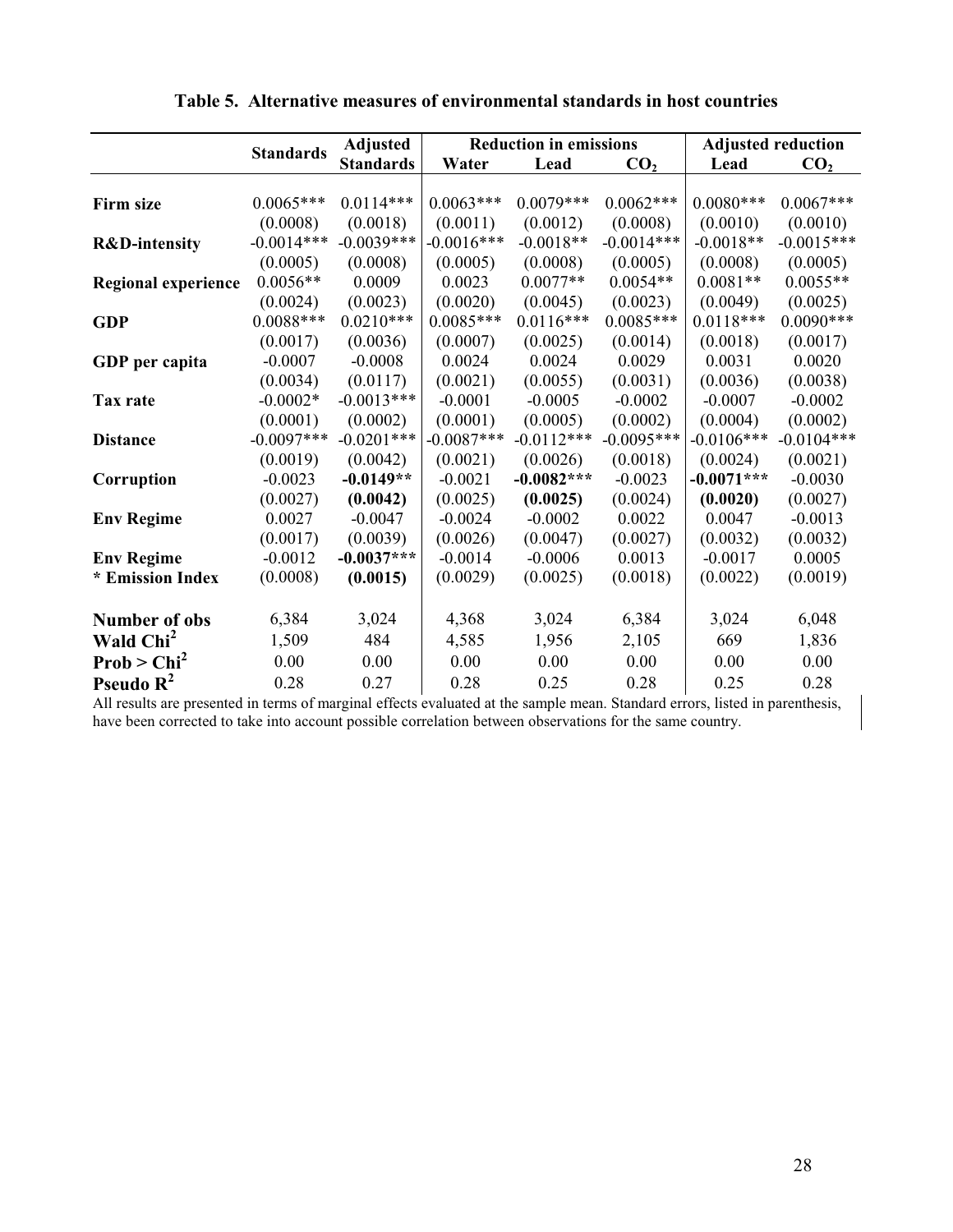|                            | <b>Treaties</b> | <b>Adjusted</b> | <b>Standards</b> | <b>Adjusted</b>  |               | <b>Reduction in emissions</b> |                 |
|----------------------------|-----------------|-----------------|------------------|------------------|---------------|-------------------------------|-----------------|
|                            |                 | <b>Treaties</b> |                  | <b>Standards</b> | Water         | Lead                          | CO <sub>2</sub> |
|                            |                 |                 |                  |                  |               |                               |                 |
| <b>Firm size</b>           | $0.0040***$     | $0.0111***$     | $0.0041***$      | $0.0113***$      | $0.0043***$   | $0.0044***$                   | $0.0038***$     |
|                            | (0.0009)        | (0.0022)        | (0.0009)         | (0.0024)         | (0.0012)      | (0.0012)                      | (0.0009)        |
| <b>R&amp;D-intensity</b>   | $-0.0009$ ***   | $-0.0040***$    | $-0.0009$ ***    | $-0.0041$ ***    | $-0.0011***$  | $-0.0011***$                  | $-0.0009$ ***   |
|                            | (0.0004)        | (0.0007)        | (0.0004)         | (0.0008)         | (0.0006)      | (0.0004)                      | (0.0003)        |
| <b>Regional experience</b> | $-0.0007$       | $-0.0066*$      | $-0.0007$        | $-0.0067*$       | $-0.0005$     | $-0.0024$                     | $-0.0007$       |
|                            | (0.0014)        | (0.0034)        | (0.0014)         | (0.0035)         | (0.0023)      | (0.0015)                      | (0.0013)        |
| <b>GDP</b>                 | $0.0059***$     | $0.0234***$     | $0.0061***$      | $0.0253***$      | $0.0083***$   | $0.0059***$                   | $0.0057***$     |
|                            | (0.0017)        | (0.0051)        | (0.0018)         | (0.0054)         | (0.0021)      | (0.0018)                      | (0.0014)        |
| GDP per capita             | 0.0024          | $-0.0011$       | 0.0017           | $-0.0086$        | $0.0067*$     | $0.0044*$                     | 0.0046          |
|                            | (0.0028)        | (0.0168)        | (0.0031)         | (0.0159)         | (0.0043)      | (0.0030)                      | (0.0031)        |
| Tax rate                   | $-0.0002$       | $-0.0023***$    | $-0.0002$        | $-0.0016***$     | $-0.0008$ *** | $-0.0001$                     | $-0.0002$       |
|                            | (0.0002)        | (0.0007)        | (0.0002)         | (0.0003)         | (0.0003)      | (0.0001)                      | (0.0002)        |
| <b>Distance</b>            | $-0.0094***$    | $-0.0269***$    | $-0.0096***$     | $-0.0277***$     | $-0.0090***$  | $-0.0096$ ***                 | $-0.0091***$    |
|                            | (0.0027)        | (0.0056)        | (0.0027)         | (0.0065)         | (0.0026)      | (0.0034)                      | (0.0024)        |
| Corruption                 | $-0.0024$       | $-0.0176**$     | $-0.0022$        | $-0.0188**$      | $-0.0059**$   | $-0.0013$                     | $-0.0016$       |
|                            | (0.0024)        | (0.0065)        | (0.0026)         | (0.0067)         | (0.0023)      | (0.0032)                      | (0.0024)        |
| <b>Env Regime</b>          | 0.0012          | $-0.0104**$     | 0.0006           | $-0.0070$        | $0.0044**$    | $-0.0037$                     | 0.0039          |
|                            | (0.0027)        | (0.0053)        | (0.0015)         | (0.0048)         | (0.0022)      | (0.0039)                      | (0.0028)        |
| <b>Env Regime</b>          | $-0.0010$       | $-0.0007$       | 0.0001           | $-0.0004$        | $-0.0016$     | 0.0010                        | $-0.0004$       |
| * Abatement Index          | (0.0006)        | (0.0005)        | (0.0003)         | (0.0006)         | (0.0011)      | (0.0012)                      | (0.0010)        |
|                            |                 |                 |                  |                  |               |                               |                 |
| <b>Number of obs</b>       | 4,427           | 2,097           | 4,427            | 2,097            | 2,097         | 3,029                         | 4,427           |
| Wald Chi <sup>2</sup>      | 1,386           | 1,405           | 940              | 1,940            | 1,298         | 401                           | 1,555           |
| Prob > Chi <sup>2</sup>    | 0.00            | 0.00            | 0.00             | 0.00             | 0.00          | 0.00                          | 0.00            |
| Pseudo $R^2$               | 0.32            | 0.28            | 0.32             | 0.27             | 0.31          | 0.31                          | 0.32            |

Table 6. Alternative measures of pollution intensity - Abatement costs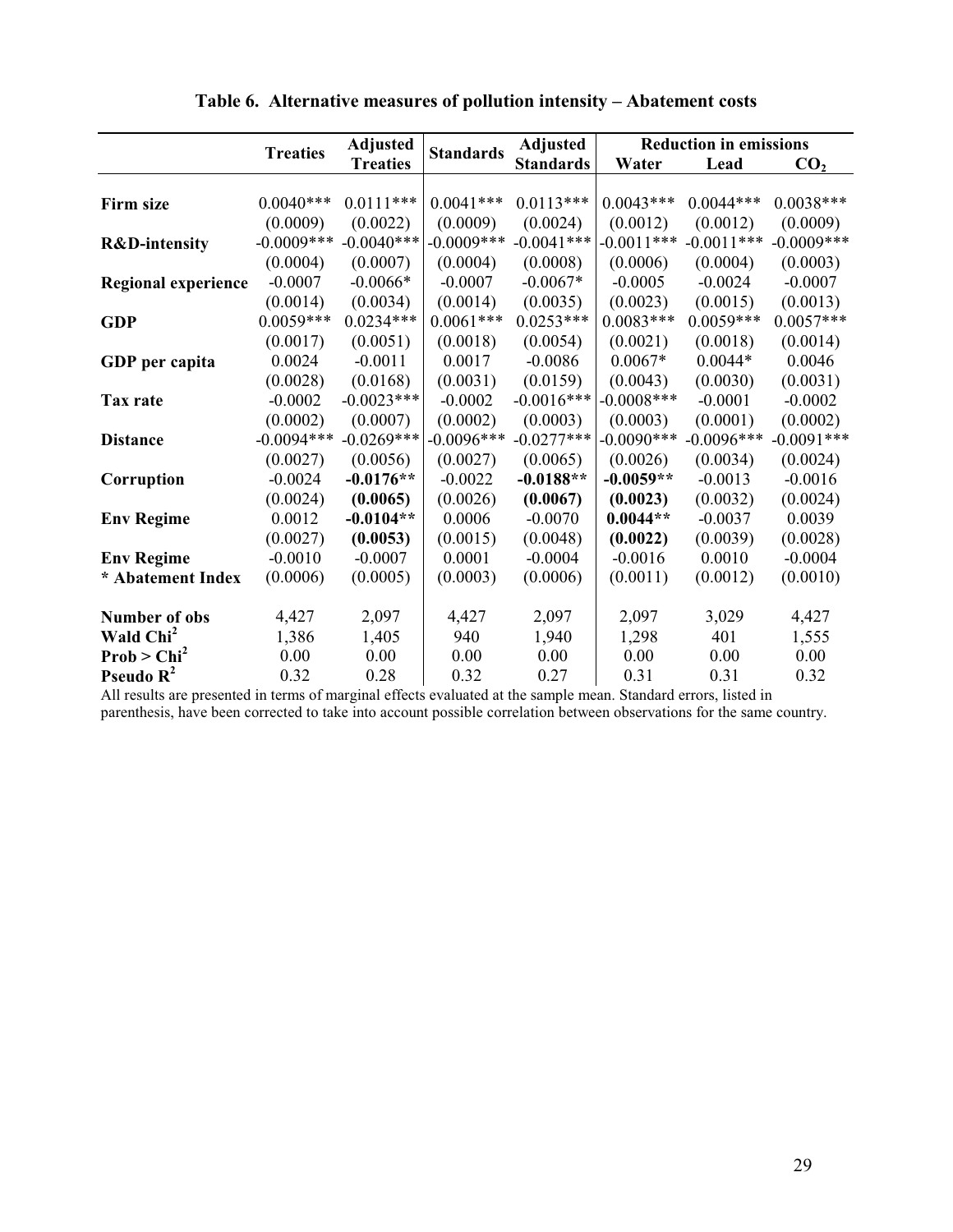|                            |                 | <b>Adjusted</b> |                  |                  | <b>Reduction in emissions</b><br><b>Adjusted</b> |             |                 |
|----------------------------|-----------------|-----------------|------------------|------------------|--------------------------------------------------|-------------|-----------------|
|                            | <b>Treaties</b> | <b>Treaties</b> | <b>Standards</b> | <b>Standards</b> | Water                                            | Lead        | CO <sub>2</sub> |
|                            |                 |                 |                  |                  |                                                  |             |                 |
| Firm size                  | $0.0041***$     | $0.0020***$     | $0.0041***$      | $0.0021***$      | $0.0034***$                                      | $0.0029***$ | $0.0038***$     |
|                            | (0.0013)        | (0.0014)        | (0.0012)         | (0.0015)         | (0.0011)                                         | (0.0015)    | (0.0012)        |
| <b>R&amp;D-intensity</b>   | $-0.0009*$      | $-0.0011***$    | $-0.0010*$       | $-0.0011***$     | $-0.0004$                                        | $-0.0010$   | $-0.0009*$      |
|                            | (0.0005)        | (0.0009)        | (0.0005)         | (0.0010)         | (0.0005)                                         | (0.0006)    | (0.0005)        |
| <b>Regional experience</b> | $0.0182***$     | $0.0070***$     | $0.0183***$      | $0.0070***$      | $0.0152***$                                      | $0.0120***$ | $0.0174***$     |
|                            | (0.0066)        | (0.0055)        | (0.0064)         | (0.0056)         | (0.0067)                                         | (0.0077)    | (0.0060)        |
| <b>GDP</b>                 | $0.0050***$     | $0.0027***$     | $0.0051***$      | $0.0027***$      | $0.0011**$                                       | $0.0034***$ | $0.0048***$     |
|                            | (0.0022)        | (0.0024)        | (0.0021)         | (0.0025)         | (0.0007)                                         | (0.0018)    | (0.0020)        |
| GDP per capita             | $-0.0030*$      | $-0.0024$       | $-0.0040**$      | $-0.0016$        | $-0.0075***$                                     | $-0.0017*$  | $-0.0028$       |
|                            | (0.0020)        | (0.0034)        | (0.0022)         | (0.0030)         | (0.0020)                                         | (0.0009)    | (0.0021)        |
| Tax rate                   | $-0.0001$       | 0.0000          | 0.0000           | 0.0000           | $0.0004***$                                      | 0.0000      | 0.0000          |
|                            | (0.0001)        | (0.0001)        | (0.0001)         | (0.0001)         | (0.0001)                                         | (0.0001)    | (0.0001)        |
| <b>Distance</b>            | $-0.0312***$    | $-0.0318***$    | $-0.0276***$     | $-0.0303***$     | $-0.0705***$                                     | $-0.0040$   | $-0.0260***$    |
|                            | (0.0129)        | (0.0269)        | (0.0126)         | (0.0258)         | (0.0202)                                         | (0.0102)    | (0.0116)        |
| Corruption                 | 0.0002          | $-0.0002$       | 0.0001           | $-0.0005$        | $0.0014***$                                      | $-0.0013*$  | $-0.0002$       |
|                            | (0.0013)        | (0.0008)        | (0.0012)         | (0.0010)         | (0.0006)                                         | (0.0009)    | (0.0011)        |
| <b>Env Regime</b>          | $-0.0017$       | $-0.0002$       | $-0.0003$        | $-0.0008$        | $-0.0045***$                                     | $-0.0016**$ | $0.0034*$       |
|                            | (0.0013)        | (0.0007)        | (0.0012)         | (0.0008)         | (0.0010)                                         | (0.0009)    | (0.0022)        |
| <b>Env Regime</b>          | 0.0008          | $0.0006**$      | 0.0010           | 0.0005           | $-0.0013$                                        | 0.0010      | $-0.0029$       |
| * Emission Index           | (0.0011)        | (0.0005)        | (0.0010)         | (0.0004)         | (0.0018)                                         | (0.0007)    | (0.0022)        |
|                            |                 |                 |                  |                  |                                                  |             |                 |
| <b>Number of obs</b>       | 1,368           | 648             | 1,368            | 648              | 648                                              | 936         | 1,368           |
| Wald Chi <sup>2</sup>      | 235             | 234             | 363              | 846              | 222                                              | 766         | 198             |
| Prob > Chi <sup>2</sup>    | 0.00            | 0.00            | 0.00             | 0.00             | 0.00                                             | 0.00        | 0.00            |
| Pseudo $R^2$               | 0.35            | 0.42            | 0.36             | 0.42             | 0.39                                             | 0.39        | 0.36            |

Table 7. The Subsample of U.S. firms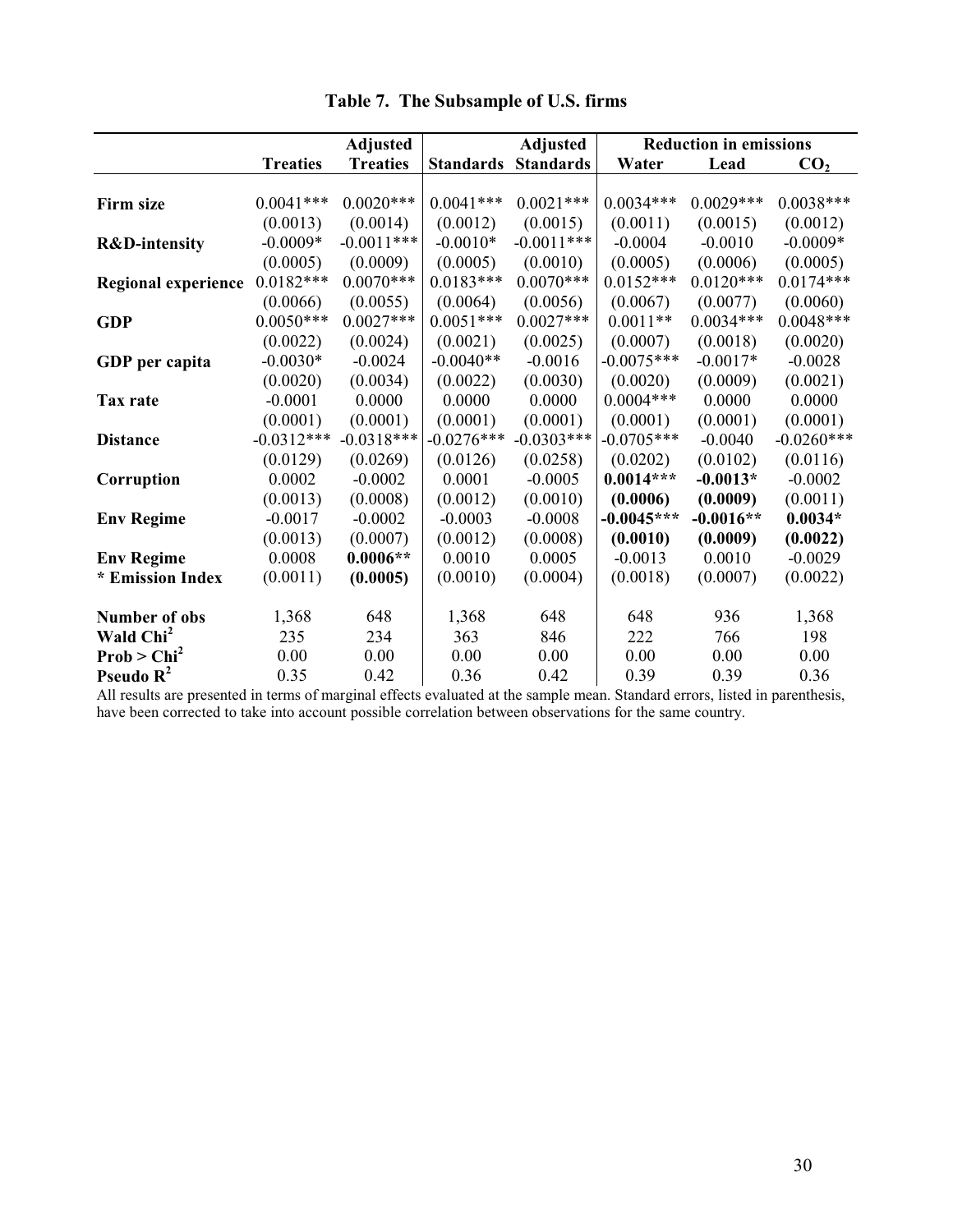|                            |                 | <b>Adjusted</b> |                  | <b>Adjusted</b>  |              | <b>Reduction in emissions</b> |                 |
|----------------------------|-----------------|-----------------|------------------|------------------|--------------|-------------------------------|-----------------|
|                            | <b>Treaties</b> | <b>Treaties</b> | <b>Standards</b> | <b>Standards</b> | Water        | Lead                          | CO <sub>2</sub> |
| Firm size                  | $0.0070***$     | $0.0107***$     | $0.0073***$      | $0.0107***$      | $0.0078***$  | $0.0071***$                   | $0.0068***$     |
|                            | (0.0010)        | (0.0017)        | (0.0009)         | (0.0016)         | (0.0014)     | (0.0013)                      | (0.0010)        |
| <b>R&amp;D-intensity</b>   | $-0.0015***$    | $-0.0032***$    | $-0.0015***$     | $-0.0032***$     | $-0.0016**$  | $-0.0016***$                  | $-0.0014***$    |
|                            | (0.0005)        | (0.0009)        | (0.0005)         | (0.0008)         | (0.0009)     | (0.0006)                      | (0.0005)        |
| <b>Regional experience</b> | $0.0065**$      | 0.0034          | $0.0071**$       | 0.0035           | $0.0087**$   | 0.0038                        | $0.0063**$      |
|                            | (0.0027)        | (0.0036)        | (0.0029)         | (0.0036)         | (0.0040)     | (0.0027)                      | (0.0025)        |
| <b>GDP</b>                 | $0.0097***$     | $0.0194***$     | $0.0110***$      | $0.0194***$      | $0.0135***$  | $0.0125***$                   | $0.0104***$     |
|                            | (0.0023)        | (0.0038)        | (0.0020)         | (0.0038)         | (0.0023)     | (0.0015)                      | (0.0014)        |
| GDP per capita             | $-0.0013$       | $-0.0183***$    | $-0.0058*$       | $-0.0240***$     | 0.0045       | 0.0005                        | $0.0044*$       |
|                            | (0.0025)        | (0.0074)        | (0.0033)         | (0.0075)         | (0.0053)     | (0.0022)                      | (0.0023)        |
| Tax rate                   | $-0.0001$       | 0.0000          | $-0.0004$        | $-0.0001$        | $-0.0001$    | $-0.0001$                     | $-0.0002$       |
|                            | (0.0003)        | (0.0006)        | (0.0002)         | (0.0004)         | (0.0007)     | (0.0002)                      | (0.0002)        |
| <b>Distance</b>            | $-0.0109***$    | $-0.0190***$    | $-0.0111***$     | $-0.0185***$     | $-0.0109***$ | $-0.0099***$                  | $-0.0107***$    |
|                            | (0.0025)        | (0.0042)        | (0.0027)         | (0.0038)         | (0.0036)     | (0.0026)                      | (0.0024)        |
| Corruption                 | $-0.0006$       | $-0.0028$       | $-0.0002$        | $-0.0031$        | $-0.0044*$   | $-0.0005$                     | $-0.0002$       |
|                            | (0.0010)        | (0.0019)        | (0.0011)         | (0.0020)         | (0.0024)     | (0.0011)                      | (0.0010)        |
| <b>Env Standards</b>       | 0.0059          | $0.0097**$      | $0.0067***$      | $0.0135***$      | 0.0044       | $-0.0045*$                    | $0.0064**$      |
|                            | (0.0046)        | (0.0039)        | (0.0020)         | (0.0031)         | (0.0036)     | (0.0027)                      | (0.0026)        |
| <b>Env Regime</b>          | $-0.0025*$      | $-0.0029***$    | $-0.0016*$       | $-0.0035***$     | $-0.0001$    | $-0.0036$                     | 0.0021          |
| * Emission Index           | (0.0014)        | (0.0012)        | (0.0009)         | (0.0013)         | (0.0024)     | (0.0029)                      | (0.0014)        |
|                            |                 |                 |                  |                  |              |                               |                 |
| <b>Number of obs</b>       | 7,056           | 4,032           | 7,056            | 4,032            | 3,360        | 5,040                         | 7,056           |
| Wald Chi <sup>2</sup>      | 2,091           | 983             | 1,404            | 1,146            | 1,246        | 561                           | 1,038           |
| Prob > Chi <sup>2</sup>    | 0.00            | 0.00            | 0.00             | 0.00             | 0.00         | 0.00                          | 0.00            |
| Pseudo $R^2$               | 0.25            | 0.23            | 0.25             | 0.23             | 0.23         | 0.24                          | 0.25            |

# Table 8a. Alternative Measure of Corruption - Neumann index